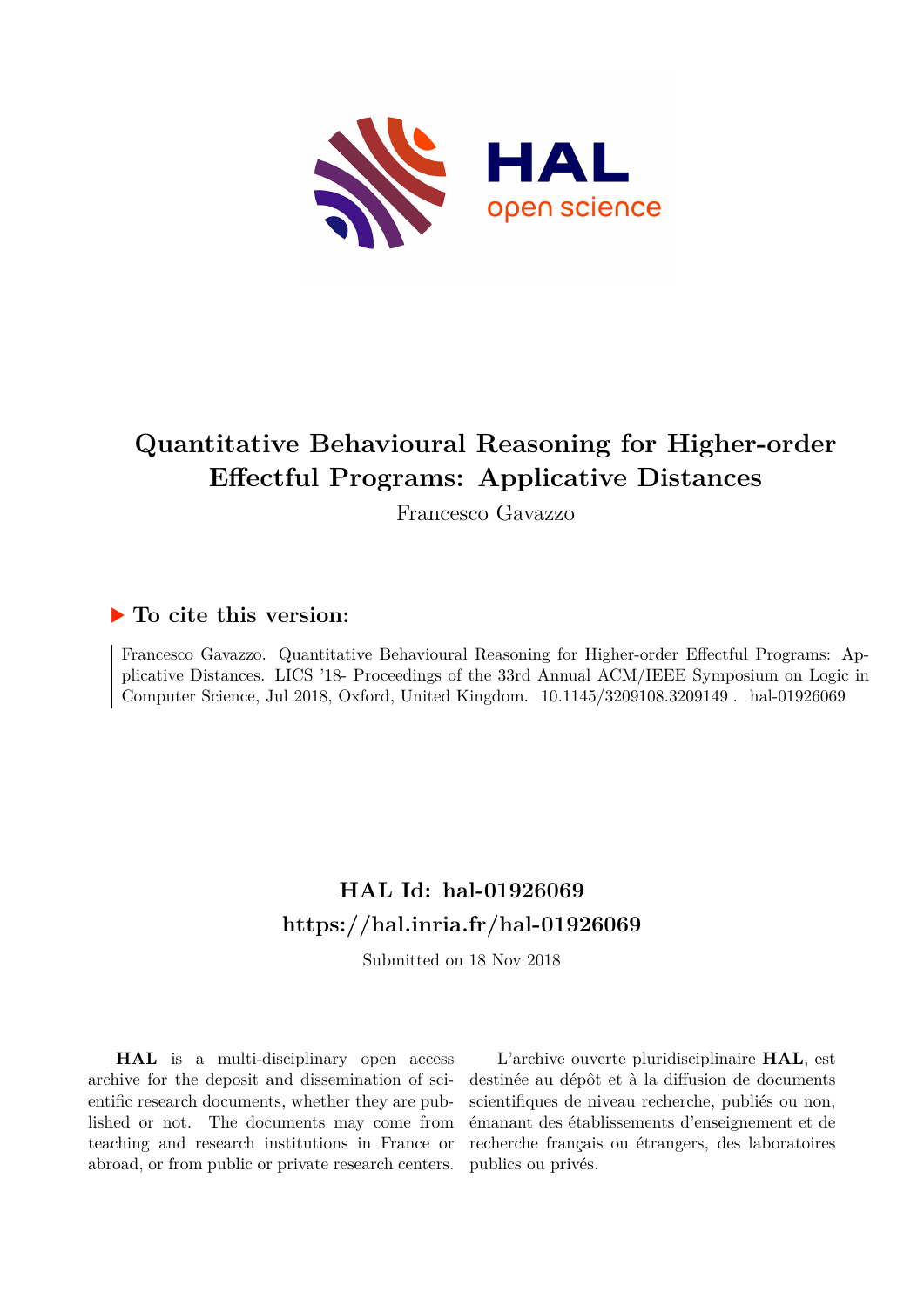## Quantitative Behavioural Reasoning for Higher-order Effectful Programs: Applicative Distances

Francesco Gavazzo Università di Bologna & INRIA Sophia Antipolis Bologna, Italy

## Abstract

This paper studies quantitative refinements of Abramsky's applicative similarity and bisimilarity in the context of a generalisation of Fuzz, a call-by-value  $\lambda$ -calculus with a linear type system that can express program sensitivity, enriched with algebraic operations à la Plotkin and Power. To do so a general, abstract framework for studying behavioural relations taking values over quantales is introduced according to Lawvere's analysis of generalised metric spaces. Barr's notion of relator (or lax extension) is then extended to quantale-valued relations, adapting and extending results from the field of monoidal topology. Abstract notions of quantale-valued effectful applicative similarity and bisimilarity are then defined and proved to be a compatible generalised metric (in the sense of Lawvere) and pseudometric, respectively, under mild conditions.

Keywords applicative distance, applicative similarity, applicative bisimilarity, Howe's method, algebraic effects, Fuzz, relator

#### ACM Reference Format:

Francesco Gavazzo. 2018. Quantitative Behavioural Reasoning for Higherorder Effectful Programs: Applicative Distances. In LICS '18: LICS '18: 33rd Annual ACM/IEEE Symposium on Logic in Computer Science, July 9–12, 2018, Oxford, United Kingdom. ACM, New York, NY, USA, 10 pages. [https:](https://doi.org/10.1145/3209108.3209149) [//doi.org/10.1145/3209108.3209149](https://doi.org/10.1145/3209108.3209149)

## 1 Introduction

Program preorders and equivalences are fundamental concepts in the theory of programming languages since the very birth of the discipline. Such notions are usually defined by means of relations between program phrases aimed to order or identify programs according to their observable behaviours, the latter being usually defined by means of a primitive notion of observation such as termination to a given value. We refer to such relations as behavioural relations. Well-known behavioural relations for higher-order functional languages include contextual equivalence/preorder [28], applicative (bi)similarity [1], and logical relations [32].

Instead of asking when two programs e and e' are behaviourally similar or equal, a more informative question may be asked, namely how much (behaviourally) different e and e' are. That means that instead of looking at relations relating programs with similar or equal behaviours we look at relations assigning programs a numerical value representing their behavioural distance, i.e. a numerical value

ACM ISBN 978-1-4503-5583-4/18/07... \$15.00

<https://doi.org/10.1145/3209108.3209149>

quantifying the observable differences between their behaviours. The question of quantifying observable differences between programs turned out to be particularly interesting (and challenging) for effectful higher-order languages, where ordinary qualitative (i.e. boolean-valued) equivalences and preorders are too strong. This is witnessed by recent results on behavioural pseudometrics for probabilistic  $\lambda$ -calculi [7, 8] as well as results on semantics of higherorder languages for differential privacy [12, 31]. In the first case one soon realises that programs exhibiting different behaviours only with probability close to zero are fully discriminated by ordinary behavioural relations, whereas in the second case relational reasoning does not provide any information on how much (behavioural) differences between inputs affect differences between outputs.

These problems can be naturally addressed by working with quantitative relations capturing weakened notions of metric such as generalised metrics [25] and pseudometrics [36]. It is then natural to ask whether and to what extent ordinary behavioural relations can be refined into quantitative relations still preserving their nice properties. Although easy to formulate, answering such a question is far from trivial and requires major improvements in the current theory of behavioural reasoning about programs.

This paper contributes to answering the above question by studying the quantitative refinement of Abramsky's applicative similarity and bisimilarity [1] for higher-order languages enriched with algebraic effects. Applicative similarity/bisimilarity is a coinductively defined preorder/equivalence relating programs that exhibit similar/equal extensional behaviours. Due to its coinductive nature and to its nice properties, applicative (bi)similarity has been studied for a variety of calculi, both pure and effectful. Notable examples are extensions to nondeterministic [24] and probabilistic [6, 10] λ-calculi, and its more recent extension [9] to  $\lambda$ -calculi with algebraic effects [30]. In [9] an abstract notion of applicative similarity is studied for an untyped  $\lambda$ -calculus enriched with a signature of effect-triggering operation symbols. Operation symbols are interpreted as algebraic operations with respect to a monad  $T$  encapsulating the kind of effect such operations produce. Examples are probabilistic choices with the (sub)distribution monad, and nondeterministic choices with the powerset monad. The main ingredient used to extend Abramsky's applicative similarity is the concept of a relator [4, 37] for a monad  $T$ , i.e. an abstraction meant to capture the possible ways a relation on a set  $X$  can be turned into a relation on  $TX$ . That allows to define an abstract notion of effectful applicative similarity parametric in a relator, and to prove an abstract precongruence theorem stating that effectful applicative similarity is a compatible preorder.

The present work originated from the idea of generalising the theory developed in [9] to relations taking values over quantitative domains (such as the real extended half-line  $[0, \infty]$  or the unit interval [0, 1]). Such generalisation requires three major improvements in the current theory of effectful applicative (bi)similarity:

Permission to make digital or hard copies of all or part of this work for personal or classroom use is granted without fee provided that copies are not made or distributed for profit or commercial advantage and that copies bear this notice and the full citation on the first page. Copyrights for components of this work owned by others than the author(s) must be honored. Abstracting with credit is permitted. To copy otherwise, or republish, to post on servers or to redistribute to lists, requires prior specific permission and/or a fee. Request permissions from permissions@acm.org.

LICS '18, July 9–12, 2018, Oxford, United Kingdom

 $\circledcirc$  2018 Copyright held by the owner/author(s). Publication rights licensed to Association for Computing Machinery.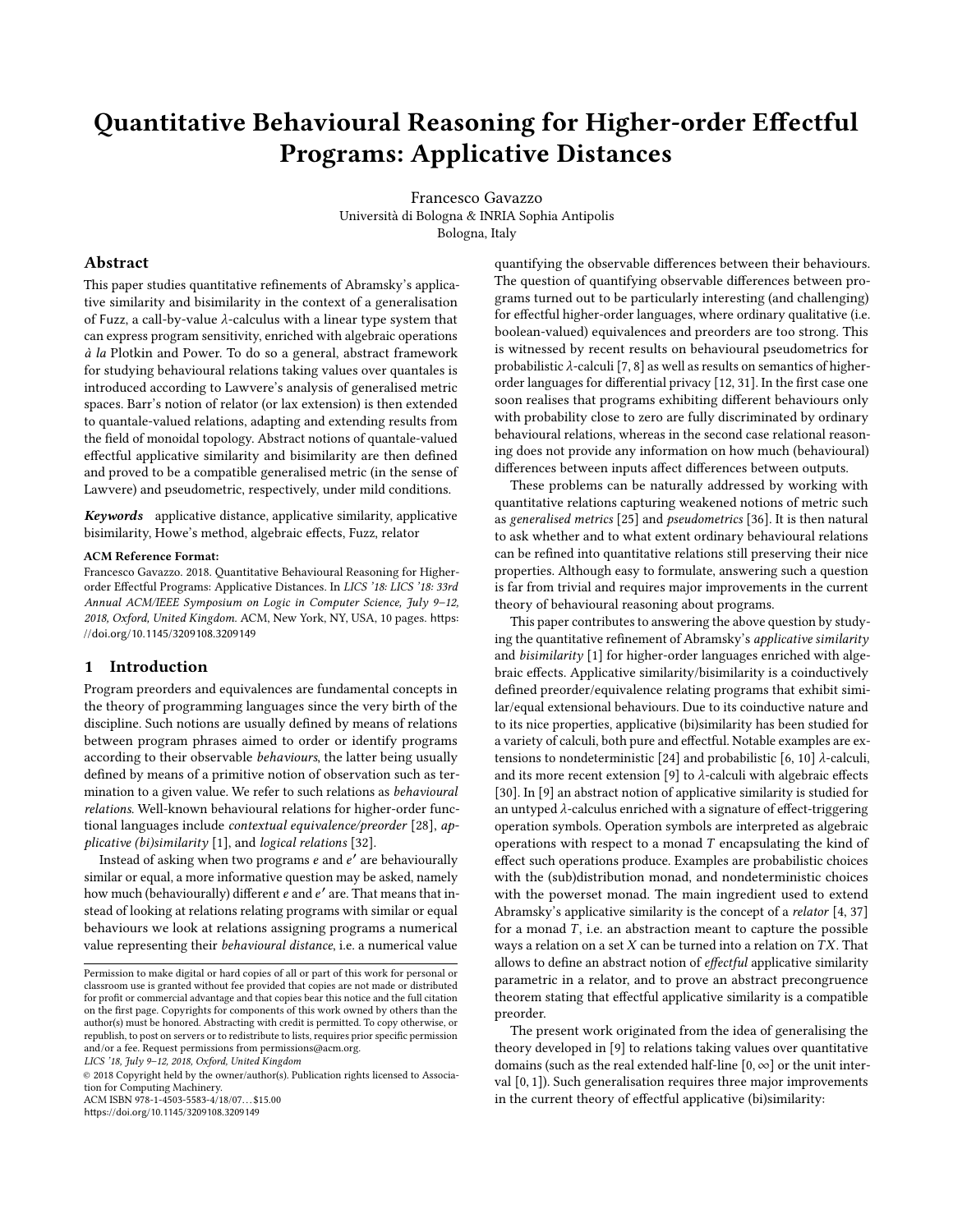- 1. The first improvement is to move from boolean-valued relations to relations taking values over quantitative domains such as  $[0, \infty]$  or  $[0, 1]$  in such a way that restricting these domains to the two-element set {false, true} makes the theory collapse to the usual theory of applicative (bi)similarity. For that we rely on Lawvere's analysis [25] of generalised metric spaces and preordered sets as enriched categories. Accordingly, we replace boolean-valued relations with relations taking values over quantales [19] (V,  $\leq$ ,  $\otimes$ , k), i.e. algebraic structures (notably complete lattices equipped with a monoid structure) that play the role of sets of abstract quantities. Examples of quantales include the extended real half-line ( $[0, \infty]$ ,  $\geq$ , 0, +) ordered by the "greater or equal" relation  $\geq$  and with monoid structure given by addition, and the extended real half-line ( $[0, \infty]$ ,  $\geq$ , 0, max) with monoid structure given by binary maximum, as well as any complete Boolean and Heyting algebra. This allows to develop an algebra of quantale-valued relations, V-relations for short, which provides a general framework for studying both behavioural relations and behavioural distances (for instance, an equivalence V-relation instantiates to an ordinary equivalence relation on the boolean quantale ({false, true},  $\leq$ ,  $\wedge$ , true), and to a pseudometric on the quantale  $([0, \infty], \geq, 0, +)$ ).
- 2. The second improvement is the generalisation of the notion of relator to quantale-valued relators, i.e. relators acting on relations taking values over quantales. Perhaps surprisingly, such generalisation is at the heart of the field of monoidal topology [19], a subfield of categorical topology aiming to unify ordered, metric, and topological spaces in categorical terms. Central to the development of monoidal topology is the notion of V-relator or V-lax extension of a monad  $T$  which, analogously to the notion of relator, is a construction lifting V-relations on a set  $X$  to V-relations on TX. Notable examples of V-relators are obtained from the Hausdorff distance (for the powerset monad) and from the Wasserstein-Kantorovich distance [38] (for the distribution monad).
- 3. The third improvement (on which we will expand more in the next paragraph) is the development of a compositional theory of behavioural V-relations (and thus of behavioural distances). As we are going to see, ensuring compositionality in an higher-order setting is particularly challenging due to the ability of higherorder programs to copy their input several times, a feature that allows them to amplify distances between their inputs ad libitum.

The result is an abstract theory of behavioural V-relations that allows to define notions of quantale-valued applicative similarity and bisimilarity parametric in a V-relator. The notions obtained generalise the existing notions of real-valued applicative (bi)similarity and can be instantiated to concrete calculi to provide new notions of applicative distance. A remarkable example is the case of probabilistic λ-calculi, where to the best of the author's knowledge a (non-trivial) applicative distance for a universal (i.e. Turing complete) probabilistic λ-calculus is still lacking in the literature (but see Section 6).

The main theorem of this paper states that under suitable conditions on monads and V-relators the abstract notion of quantalevalued applicative similarity is a compatible—i.e. compositional reflexive and transitive V-relation. Under mild conditions such result extends to quantale-valued applicative bisimilarity, which is

thus proved to be a compatible, reflexive, symmetric, and transitive V-relation (i.e. a compatible pseudometric).

In addition to the concrete results obtained for quantale-valued applicative (bi)similarity, the contribution of the present work also relies on introducing and combining several notions and results developed in different fields (such as monoidal topology, coalgebra, and programming language theory) to build an abstract framework for studying quantitative refinements of behavioural relations for higher-order languages whose applications go beyond the present study of applicative (bi)similarity.

#### Compositionality, distance amplification, and linear types

Once we have understood what is the behavioural distance  $\delta(e, e')$ <br>(which for the sake of this argument, we assume to be a nor-) (which, for the sake of this argument, we assume to be a nonnegative real number) between two programs e and e', it is natural to ask if and how much such distance is modified when  $e$  and  $e^\prime$  are used inside a bigger program—i.e. a context—C[−]. Indeed we would like to reason about the distance  $\delta(C[e], C[e'])$  compositionally, i.e. in terms of the distance  $\delta(e, e')$ .<br>Compositionality is at the he

Compositionality is at the heart of relational reasoning about program behaviours. Informally, compositionality states that observational indistinguishability is preserved by language constructors; formally, a relation is compositional if it is compatible with all language constructors, meaning that whenever two programs e and e' are related, then so are the bigger programs  $C[e]$  and  $C[e']$ .

Analogous to the idea that compatible relations are preserved by language constructors, we are tempted to define as compatible those distances that are not increased by language constructors. That is, we would like to say that a behavioural distance  $\delta$  is compatible if the distance  $\delta(C[e], C[e'])$  between  $C[e]$  and  $C[e']$  is always bounded by the distance  $\delta(e, e')$  no matter how  $C[-]$  uses always bounded by the distance  $\delta(e, e')$ , no matter how  $C[-]$  uses e and e ′ . However, we soon realise that such proposal cannot work: not only how C[−] uses e and e ′ matters, but also how much it uses them does. This phenomenon, called distance amplification [8], can be easily observed when dealing with probabilistic languages. Consider the following example for a probabilistic untyped  $\lambda$ -calculus [10] taken from [8]. Let *I* be the identity combinator and  $I \oplus \Omega$  be the program evaluating to I with probability  $\frac{1}{2}$ , and dimension with analyzibility 1. Accuming two abounts the mask-hilling diverging with probability  $\frac{1}{2}$ . Assuming we observe the probability of convergence of a program, it speaks by itself that we would expect the behavioural distance  $\delta(I, I \oplus \Omega)$  between I and  $I \oplus \Omega$  to be  $\frac{1}{2}$ . However, it is sufficient to consider a family  $\{C_n[-]\}_{n\geq 0}$  of contexts that duplicate their input *n*-times<sup>1</sup> to see that any such context amplifies the observable distance between  $I$  and  $I\oplus\Omega\colon$ as *n* grows, the probability of convergence of  $C[I \oplus \Omega]$  tends to zero, whereas the one of  $C[I]$  remains always equal to one. During its evaluation, every time the context  $C_n$  evaluates its inputs the detected distance between the latter is somehow accumulated to the distances previously observed, thus exploiting the linear—in opposition to classical—nature of the act of measuring. Such linearity naturally reflects the monoidal closed structure of categories of metric spaces, in opposition with the cartesian closed structure characterising 'classical' (i.e. boolean-valued) observations.

The above example shows that if we want to reason compositionally about behavioural distances, then we have to accept that contexts can amplify distances, and thus we should take into account the number of times a program accesses its input. More concretely,

<sup>&</sup>lt;sup>1</sup> For instance  $\{\left(\lambda x.(\underbrace{xI)\dots(xI})\right) (\lambda y.[-])\}_{n\geq 0}$ .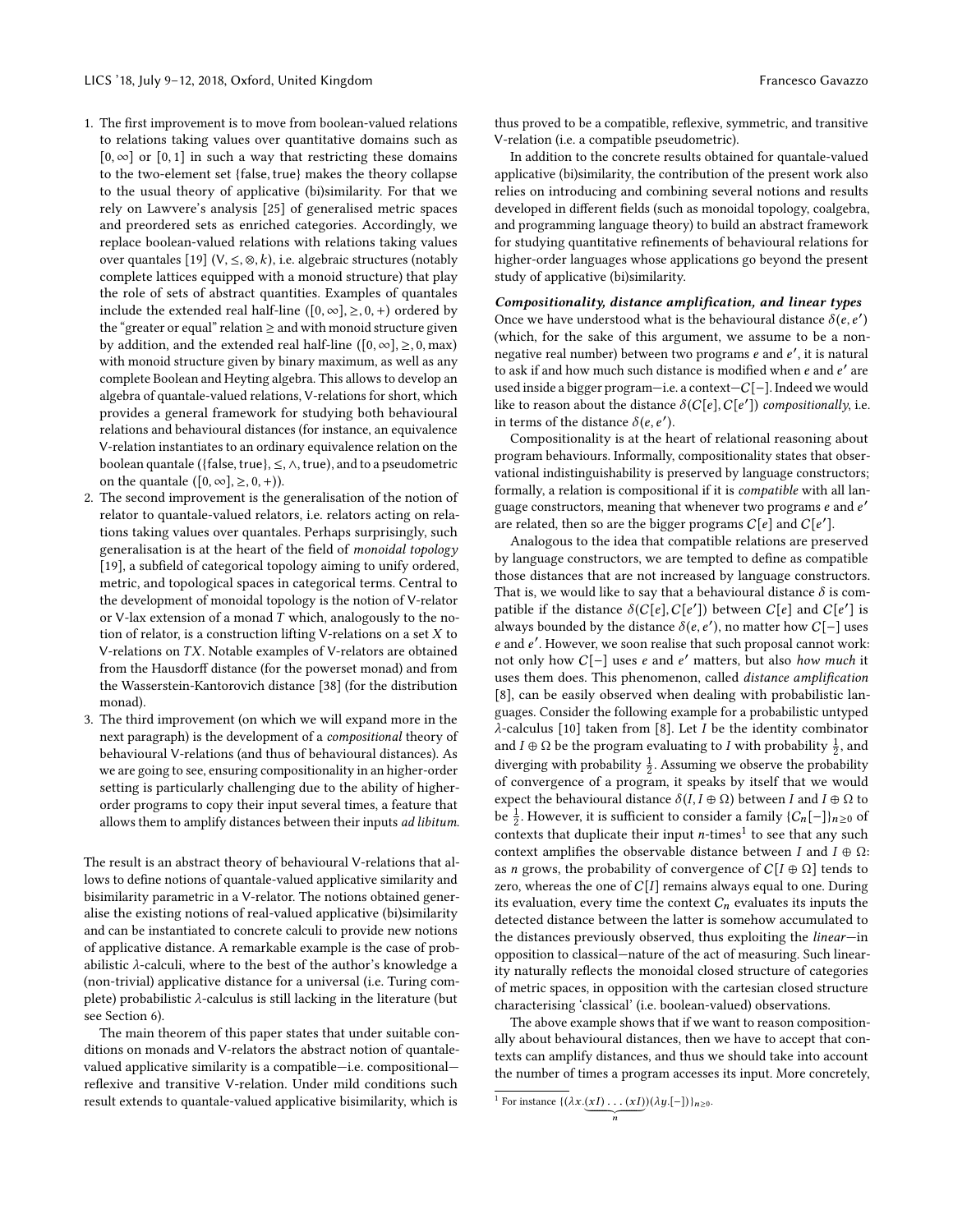our notion of compatibility allows a context C[−] using its input s times to increase the distance  $\delta(e, e')$  between e and e', but of a factor *at most s*. That is, the distance  $\delta(C[e], C[e'])$  should be bounded by  $\epsilon$ ,  $\delta(e, e')$ . Our main result states that quantale-valued bounded by  $s \cdot \delta(e, e')$ . Our main result states that quantale-valued applicative (bi)similarity is compatible in this sense. This result applicative (bi)similarity is compatible in this sense. This result allows us to reason about behavioural distances compositionally, so that we can e.g. conclude that the distance between I and  $I \oplus \Omega$ is indeed  $\frac{1}{2}$  (Example 12).

Reasoning about the number of times programs use (or test) their inputs requires a shift from ordinary languages to refined languages tracking information about the so-called program sensitivity [12, 31]. The sensitivity of a program is the 'law' describing how much behavioural differences in outputs are affected by behavioural differences in inputs, and thus provides the abstraction needed to handle distance amplification.

Our refined language is a generalisation of the language Fuzz [12, 31], which we call V-Fuzz. Fuzz is a PCF-like language refining standard  $\lambda$ -calculi by means of a powerful linear type system enriched with sensitivity-indexed 'bang types' that allow to track program sensitivity. Despite being parametric with respect to an arbitrary quantale, the main difference between V-Fuzz and Fuzz is that the former is an effectful calculus parametric with respect to a signature of (algebraic) operation symbols. This allows to consider imperative, nondeterministic, and probabilistic versions of Fuzz, as well as combinations thereof.

Structure of the work After having recalled some necessary mathematical preliminaries, we introduce V-Fuzz and its monadic operational semantics (Section 3). We then introduce (Section 4) the machinery of V-relators showing how it can be successfully instantiated on several examples. In Section 5 we define applicative Γ-similarity, a <sup>V</sup>-relation generalising effectful applicative similarity parametric with respect to a <sup>V</sup>-relator Γ, and prove it is a reflexive and transitive V-relation whose kernel induces an abstract notion of applicative similarity. Our main theorem states that under suitable conditions on the <sup>V</sup>-relator Γ, applicative Γ-similarity is compatible. Finally, we define the notion of applicative Γ-bisimilarity and prove that under mild conditions such notion is a compatible equivalence V-relation (viz. a compatible pseudometric).

## 2 Preliminaries

In this section we recall some basic definitions and results needed in the rest of the paper. Unfortunately, there is no hope to be comprehensive, and thus we assume the reader to be familiar with basic domain theory [2] (in particular we assume the notions of ω-complete (pointed) partial order, ω-cppo for short, monotone, and continuous functions), basic order theory [11], and basic category theory [27]. In particular, for a monoidal category  $\langle \mathbb{C}, I, \otimes \rangle$  we assume the reader to be familiar with the notion of strong Kleisli *triple* (or, equivalently, *strong monad*) [21, 27]  $\mathbb{T} = \langle T, \eta, -\ast \rangle$ . We use the notation  $f^*$  :  $Z \otimes TX \to TY$  for the strong Kleisli extension of  $f: Z \otimes X \rightarrow TY$  (and use the same notation for the ordinary Kleisli lifting of  $f : X \to TY$ , the latter being essentially the subcase of  $-$ <sup>\*</sup> for  $Z = I$ ). We denote by  $\mathbb{C}_{\mathbb{T}}$  the Kleisli category of  $\mathbb{T}$ . Finally, we recall that every monad on Set, the category of sets and functions, is strong (with respect to the cartesian structure).

We also try to follow the notation used in the just mentioned references. As a small difference, we denote by  $g \cdot f$  the composition of q with f rather than by  $q \circ f$ . The reader is referred to this paper's long version [16] for formal details.

## 2.1 Monads and Algebraic Effects

Following [30] we consider algebraic operations as sources of side effects. Syntactically, algebraic operations are given via a signature Σ consisting of a set of operation symbols (uninterpreted operations) together with their arity (i.e. their number of operands). Semantically, operation symbols are interpreted as algebraic operations on strong monads on Set. To any n-ary operation symbol op ∈ Σ and any set X we associate a map  $op_X$  :  $(TX)^n \to TX$  such that  $op_Y(f^*(g, g_1) - f^*(g, g_2)) = f^*(g, op_Y(g_2, g_1))$  holds that  $op_Y(f^*(z, a_1), \ldots, f^*(z, a_1)) = f^*(z, op_X(a_1, \ldots, a_n))$  holds<br>for any  $f: Z \times Y \to TY$ ,  $z \in Z$ ,  $a_i \in TY$ for any  $f : Z \times X \to TY$ ,  $z \in Z$ ,  $a_i \in TX$ .

We also use monads to give operational semantics to V-Fuzz [9]. Intuitively, a program *e* evaluates to a *monadic value*  $v \in T\mathcal{V}$ , where  $\mathcal V$  denotes the set of values. The evaluation of a term is defined as the limit of its "finite evaluations", and thus we need monads to carry a suitable domain structure. Recall that any category  $\mathbb C$  is  $\omega$ -cppo-enriched if the hom-set  $\mathbb C(X, Y)$  carries an  $\omega$ -cppostructure, for all objects  $X, Y$ , and composition is continuous. A (strong) monad  $\mathbb T$  is  $\omega$ -cppo-enriched if  $\mathbb C_{\mathbb T}$  is. In particular, in Set that means that we have an  $\omega$ -cppo  $\langle TX, \sqsubseteq_X, \perp_X \rangle$  for any set X. We also require  $f^*(z, \perp x) = \perp y$ , for f as above. Finally, we say that  $\mathbb{T}$ <br>is  $\Sigma$ -continuous if it satisfies the above conditions and operations is  $\Sigma$ -continuous if it satisfies the above conditions and operations  $op_X : (TX)^n \to TX$  are continuous. See [16, 30] for details.

Example 1. The following are  $\Sigma$ -continuous monads:

- 1. The partiality monad  $(-)$ <sub>⊥</sub> mapping a set X to  $X_\perp \triangleq X + \{\perp_X\}.$ We give  $X_{\perp}$  an  $\omega$ -cppo structure via  $\sqsubseteq_X$  defined by  $\chi$   $\sqsubseteq_X$  *y* if and only if  $\chi = \perp_X$  or  $\chi = y$ .
- 2. The powerset monad mapping a set to its powerset. We give  $\mathcal{P}(X)$  an ω-cppo structure via subset inclusion  $\subseteq$ . We can consider the signature  $\Sigma = {\oplus}$  consisting of a single binary operation symbol for pure nondeterministic choice and interpret it as set-theoretic union.
- 3. The discrete *subdistribution* monad  $\mathcal{D}_{\leq 1}$  mapping a set X to  $\mathcal{D}(X_{\perp})$ , where  $\mathcal D$  denotes the discrete distribution monad. On  $\mathcal{D}(X_{\perp})$ , we define the order  $\sqsubseteq_X$  by  $\mu \sqsubseteq_X \nu$  if and only if for any  $x \in X$ ,  $\mu(x) \leq \nu(x)$  holds. The pair  $(\mathcal{D}(X_\perp), \sqsubseteq_X)$  forms an ω-cppo, with bottom element given by the Dirac distribution on  $\perp_X$  (the distribution modelling the always zero subdistribution). We can consider the signature  $\Sigma = {\bigoplus_{p} | p \in \mathbb{Q}, 0 < p < 1}$ whose interpretation on the subdistribution monad is defined by  $(\mu \oplus_p \nu)(x) \triangleq p \cdot \mu(x) + (1-p) \cdot \nu(x)$ . Restricting to  $p \triangleq \frac{1}{2}$ we obtain fair probabilistic choice ⊕.

#### 2.2 Relations, Metrics, and Quantales

We now recall basic notions on quantales and quantale-valued relations (V-relations) along the lines of [25]. The reader is referred to [16] and [19] for further details.

**Definition 1.** A (unital) quantale  $(V, \leq, \otimes, k)$ , V for short, consists of a monoid  $(V, \otimes, k)$  and a sup-lattice  $(V, \leq)$  satisfying the following distributivity laws:

$$
b \otimes \bigvee_{i \in I} a_i = \bigvee_{i \in I} (b \otimes a_i), \qquad (\bigvee_{i \in I} a_i) \otimes b = \bigvee_{i \in I} (a_i \otimes b).
$$

The element  $k$  is called unit, whereas  $\otimes$  is called multiplication of the quantale. Given quantales  $V, W$ , a quantale lax morphism is a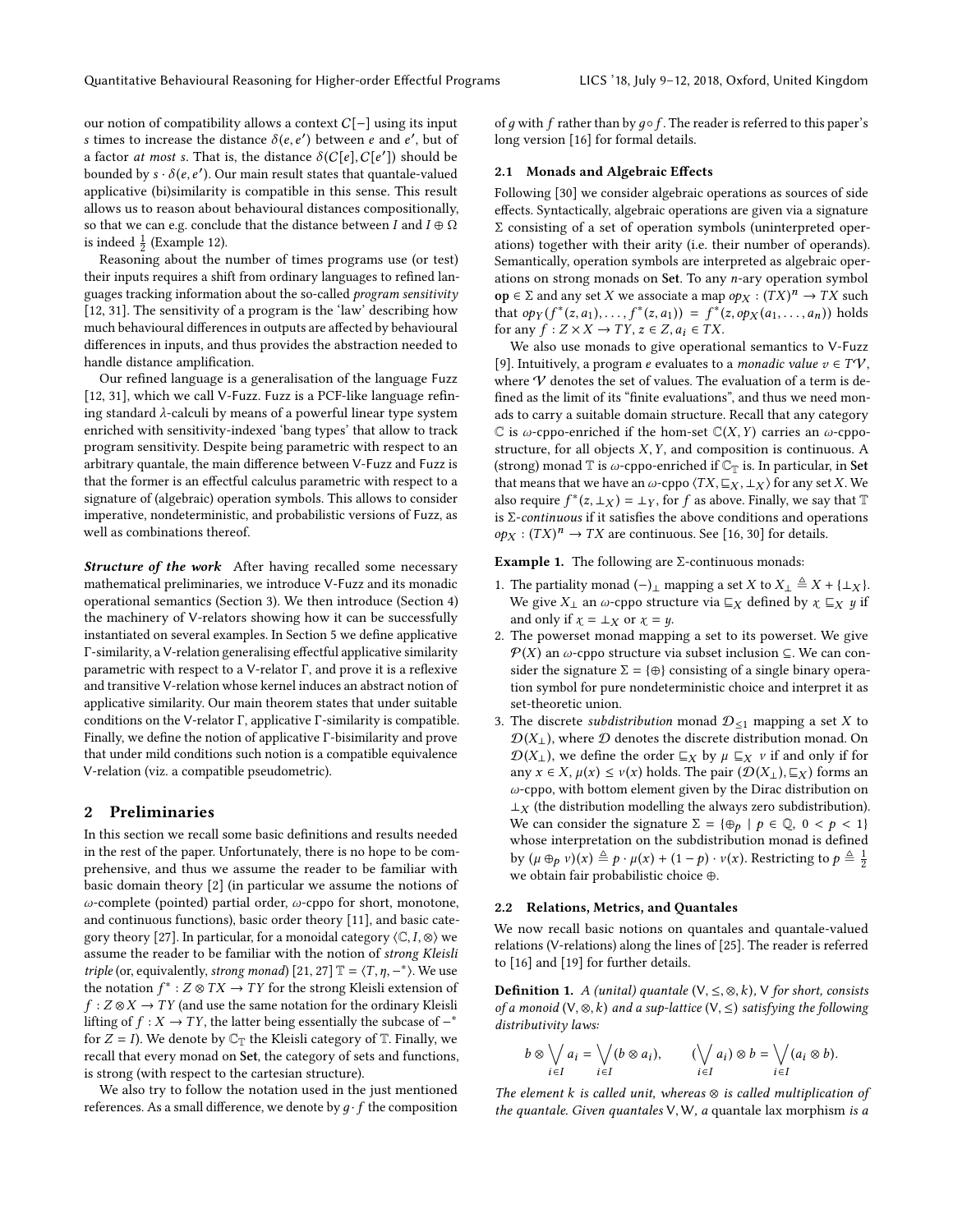monotone map  $h: V \to W$  satisfying the following inequalities:

$$
\ell \leq h(k), \qquad h(a) \otimes h(b) \leq h(a \otimes b),
$$

where  $\ell$  is the unit of W.

It is easy to see that ⊗ is monotone in both arguments. We denote top and bottom elements of a quantale by  $\pi$  and  $\mathbb{L}$ , respectively. Moreover, we say that a quantale is commutative if its underlying monoid is, and it is non-trivial if  $k \neq \mathbb{I}$ . From now on we tacitly assume quantales to be commutative and non-trivial.

Example 2. The following are examples of quantales:

- 1. The *boolean quantale* (2,  $\leq$ ,  $\wedge$ , true) where 2 = {true, false} and false  $\leq$  true.
- 2. The extended real half-line ([0,  $\infty$ ],  $\geq$ , +, 0) ordered by the "greater or equal" relation  $\geq$  and extended<sup>2</sup> addition as monoid multiplication. We refer to such quantale as the Lawvere quantale. Note that in the Lawvere quantale the bottom element is  $\infty$ , the top element is 0, whereas infimum and supremum are defined as sup and inf, respectively.
- 3. Replacing addition with maximum in the Lawevere quantale we obtain the *ultrametric Lawvere quantale* ( $[0, \infty]$ ,  $\geq$ , max, 0), which has been used to study generalised ultrametric spaces [33] (note that in the ultrametric Lawvere quantale monoid multiplication and binary meet coincide).
- 4. Restricting the Lawvere quantale to the unit interval we obtain the *unit interval quantale* ([0, 1],  $\geq$ , +, 0), where + stands for truncated addition.

In all quantales of Example 2 the unit  $k$  coincide with the top element (i.e.  $k = \pi$ ). Quantales with such property are called *inte*gral quantales, and are particularly well-behaved. From now on we tacitly assume quantales to be integral.

V-relations For a quantale V, a V-relation  $\alpha : X \rightarrow Y$  between sets X and Y is a function  $\alpha : X \times Y \to V$ . For any set X we can define the identity V-relation  $id_X : X \rightarrow X$  mapping diagonal elements  $(x, x)$  to k, and all other elements to  $\perp$ . Moreover, for Vrelations  $\alpha: X \rightarrow Y$  and  $\beta: Y \rightarrow Z$ , we can define the composition  $\beta \cdot \alpha : X \rightarrow Z$  by:

$$
(\beta \cdot \alpha)(x, z) \triangleq \bigvee_{y \in Y} \alpha(x, y) \otimes \beta(y, z).
$$

Composition of V-relations is associative, and id is the unit of composition. As a consequence, we have that sets and V-relations form a category, called V-Rel. V-Rel is a monoidal category with unit given by the one-element set and tensor product given by cartesian product of sets with  $\alpha \otimes \beta : X \times Y \rightarrow X' \times Y'$  defined pointwise, for  $\alpha: X \to X'$  and  $\beta: Y \to Y'$ . Moreover, for all sets  $X, Y$ , the hom-set V-Rel $(X, Y)$  inherits a complete lattice structure from V according to the pointwise order.

There is a bijection  $-\hat{°}$ : V-Rel $(X, Y) \rightarrow V$ -Rel $(Y, X)$  that maps<br>the V-relation  $\alpha$  to its dual  $\alpha^\circ$  defined by  $\alpha^\circ(u, x) \triangleq \alpha(x, u)$ each V-relation  $\alpha$  to its dual  $\alpha^{\circ}$  defined by  $\alpha^{\circ}(y, x) \triangleq \alpha(x, y)$ .<br>Moreover we can define the graph functor G from Set to V-Pel Moreover, we can define the graph functor  $G$  from Set to V-Rel acting as the identity on sets and mapping each function  $f$  to its graph (so that  $G(f)(x, y)$  is equal to k if  $y = f(x)$ , and  $\perp$  otherwise). It is easy to see that since V is non-trivial  $G$  is faithful. In light of this observation we will use the notation  $f : X \to Y$  in place of  $G(f)$  :  $X \rightarrow Y$  in V-Rel.

Easy calculations (see [19]) show that we can use the pointfree inequality  $\alpha \leq g^{\circ} \cdot \beta \cdot f$ , for  $\alpha : X \to Y$ ,  $\beta : X' \to Y'$ ,  $f : X \to X'$ ,  $g: Y \to Y'$ , to compactly express the following generalised non-

expansiveness condition<sup>3</sup>:  $\forall (x, y) \in X \times Y$ .  $\alpha(x, y) \leq \beta(f(x), g(y))$ .<br>Among V-relations we are interested in those generalising equiv-Among V-relations we are interested in those generalising equivalences and pseudometrics.

**Definition 2.** A V-relation  $\alpha : X \rightarrow X$  is reflexive if  $id_X \leq \alpha$ , i.e.  $k \leq \alpha(x, y)$ , transitive if  $\alpha \cdot \alpha \leq \alpha$ , i.e.  $\alpha(x, y) \otimes \alpha(y, z) \leq \alpha(x, z)$ , and symmetric if  $\alpha \leq \alpha^{\circ}$ , i.e.  $\alpha(x, y) \leq \alpha(y, x)$ , for all  $x, y, z \in X$ .

We call a reflexive and transitive V-relation a V-preorder or generalised metric [25], and a reflexive, symmetric, and transitive Vrelation a V-equivalence or pseudometric.

- Example 3. 1. We see that 2-Rel is the ordinary category Rel of sets and relations.
- 2. On the Lawvere quantale, transitivity gives the usual triangle inequality and V-equivalences are precisely (standard) pseudometrics [36]. Instantiating transitivity on the ultrametric Lawvere quantale we recover the usual strong triangle inequality.

**Operations** For a signature  $\Sigma$ , we need to specify how operations in  $\Sigma$  interact with V-relations (e.g. how they modify distances), and thus how they interact with quantales.

**Definition 3.** Let  $\Sigma$  be a signature. A  $\Sigma$ -quantale is a quantale V equipped with monotone operations  $op_V: V^n \to V$ , for each n-ary operation  $op \in \Sigma$ , satisfying the following inequalities:

$$
k \le op_V(k,\ldots,k),
$$
  
 
$$
op_V(a_1,\ldots,a_n) \otimes op_V(b_1,\ldots,b_n) \le op_V(a_1 \otimes b_1,\ldots,a_n \otimes b_n).
$$

Example 4. Both in the Lawvere quantale and in the unit interval quantale we can interpret operations  $\oplus_p$  from Example 1 as probabilistic choices:  $x \oplus_p y \triangleq p \cdot x + (1 - p) \cdot y$ . In general, for a quantale V we can interpret  $op_V(a_1, \ldots, a_n)$  both as  $a_1 \otimes \ldots \otimes a_n$ and  $a_1 \wedge \ldots \wedge a_n$ .

Change of Base Functors We model sensitivity of a program as a function giving the 'law' describing how distances between inputs are modified by the program. The notion of change of base functor provides a mathematical abstraction to model the concept of sensitivity with respect to an arbitrary quantale.

Definition 4. A change of base functor [19], CBF for short, between quantales V, W is a lax quantale morphism  $h: V \to W$  (see Definition 1). If  $V = W$  we speak of change of base endofunctors (CBEs, for short), and denote them by  $s, r \ldots$  Clearly, every CBE s is also a CBF.

The action  $h \circ \alpha$  of a CBF  $h : V \to W$  on a V-relation  $\alpha : X \to Y$ is defined by  $h \circ \alpha(x, y) \triangleq h(\alpha(x, y))$  (to improve readability we omit brackets). Note that since V is integral, CBFs preserve the unit.

- **Example 5.** 1. Extended<sup>4</sup> real-valued multiplication  $c \cdot -$ , for  $c \in [0, \infty]$ , is a CBE on the Lawvere quantale. Functions  $c \cdot -$  act as CBEs also on the unit interval quantale (where multiplication is meant to be truncated).
- 2. Both in the Lawvere quantale and in the unit interval quantale, polynomials P such that  $P(0) = 0$  are CBEs.

 $^2\text{We extend ordinary addition as follows: } x + \infty \triangleq \infty \triangleq \infty + x.$ 

 $3$ Recall that when we instantiate V as e.g. the Lawvere quantale we have to *reverse* inequalities.

<sup>&</sup>lt;sup>4</sup>We extend real-valued multiplication by: 0  $\cdot \infty \triangleq 0 \triangleq \infty \cdot 0$ ,  $\infty \cdot x \triangleq \infty \triangleq x \cdot \infty$ .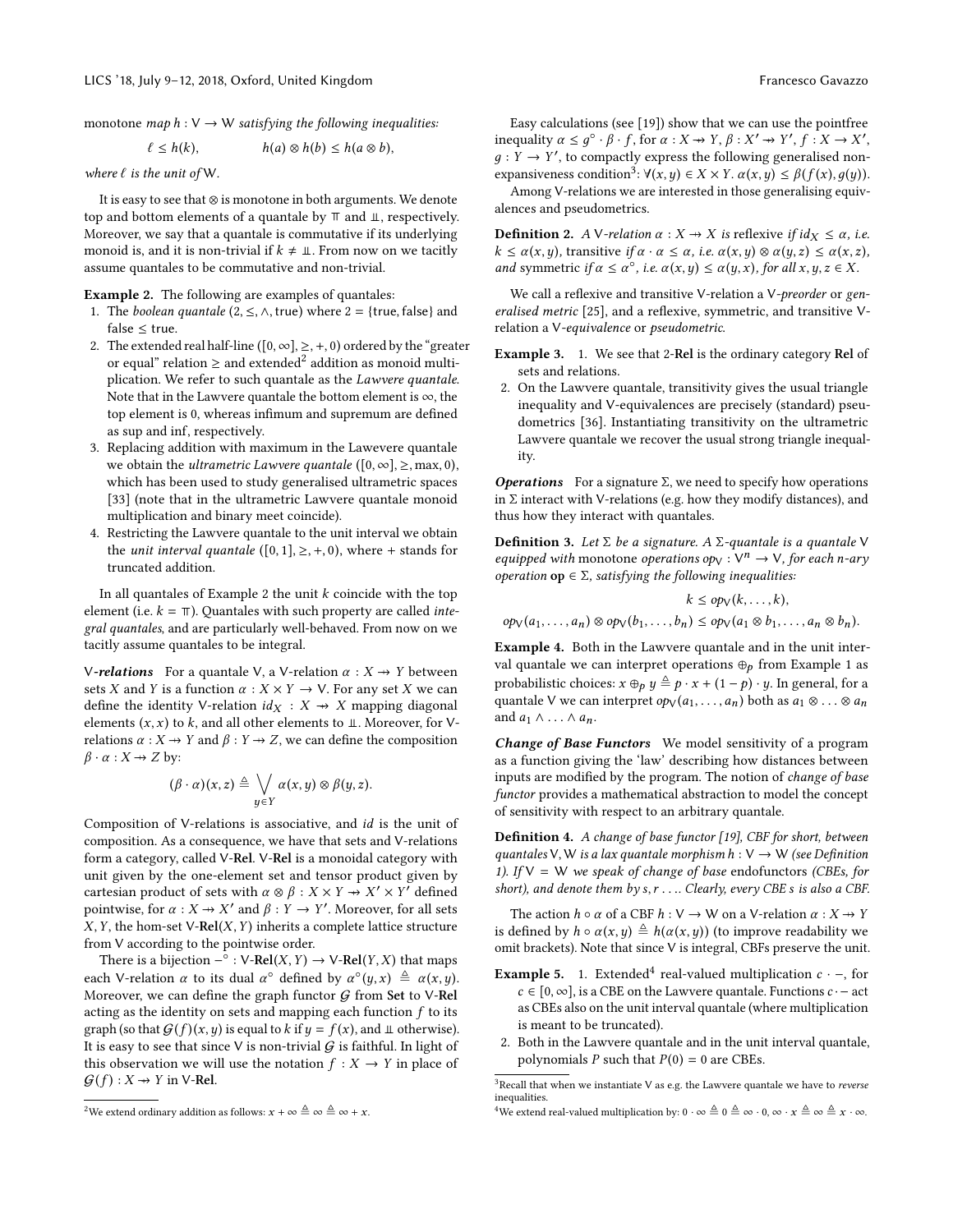Quantitative Behavioural Reasoning for Higher-order Effectful Programs LICS '18, July 9–12, 2018, Oxford, United Kingdom

3. Define CBEs  $n, \infty : V \to V$ , for  $n < \omega$  by  $0(a) \triangleq k$ ,  $(n+1)(a) \triangleq$  $a\otimes n(a)$ , and  $\infty(a) \triangleq \perp$ . Note that 1 acts as the identity function.

**Lemma 1.** Let V be a  $\Sigma$ -quantale. CBEs are closed under the following operations (where  $op \in \Sigma$ ):

$$
(s \otimes r)(a) \triangleq s(a) \otimes r(a),
$$
  
\n
$$
(r \cdot s)(a) \triangleq r(s(a)),
$$
  
\n
$$
(s \wedge r)(a) = s(a) \wedge s(b),
$$
  
\n
$$
op_V(s_1, \ldots, s_n)(a) \triangleq op_V(s_1(a), \ldots, s_n(a)).
$$

## 3 The V-fuzz Language

As already observed in the introduction, when dealing with behavioural V-relations a crucial parameter in amplification phenomena is program sensitivity. To deal with such parameter we introduce V-fuzz, a higher-order effectful language generalising Fuzz [12]. As Fuzz, V-Fuzz is characterised by a powerful type system inspired by bounded linear logic [18] giving syntactic information on program sensitivity.

Syntax V-fuzz is a fine-grained call-by-value [26] linear  $\lambda$ -calculus with finite sum and recursive types. In particular, we make a formal distinction between values and computations (which we simply refer to as terms), and use syntactic primitives to returning values (val ) and sequentially compose computations (via a let-in constructor). The syntax of V-Fuzz is parametrised over a signature  $\Sigma$  of operation symbols, a Σ-quantale <sup>V</sup>, and a family Π of CBEs. From now on we assume Σ, <sup>V</sup>, and Π to be fixed. Moreover, we assume Π to contain at least CBEs  $n$ ,  $\infty$  in Example 5 and to be closed under operations in Lemma 1. Types, values, and terms of V-Fuzz are defined in Figure 1, where  $t$  denotes a type variable,  $I$  is a finite set (whose elements are denoted by  $\hat{i}$ ,  $\hat{j}$ , . . .), and s is in  $\Pi$ .

$$
\sigma ::= t | \sum_{i \in I} \sigma_i | \sigma \neg \sigma | \mu t.\sigma | !_{s}\sigma.
$$
  
\n
$$
v ::= x | \lambda x.e | \langle \hat{\imath}, v \rangle | \text{fold } v | !v.
$$
  
\n
$$
e ::= \text{val } v | vv | \text{case } v \text{ of } \{ \langle i, x \rangle \rightarrow e_i \} | \text{let } x = e \text{ in } e
$$
  
\n
$$
| \text{case } v \text{ of } \{ !x \rightarrow e \} | \text{case } v \text{ of } \{ \text{fold } x \rightarrow e \} | \text{op}(e, \dots, e).
$$

#### Figure 1. Types, values, and terms of V-Fuzz.

Free and bound variables in terms and values are defined as usual. We work with equivalence classes of terms modulo renaming and tacitly assume conventions on bindings. Moreover, we denote by  $w[v/x]$  and  $e[x := v]$  the value and term obtained by captureavoiding substitution of the value  $v$  for  $x$  in  $w$  and  $e$ , respectively (see [9] for details).

Similar conventions hold for types. In particular, we denote by  $\sigma[\tau/t]$  the result of capture-avoiding substitution of type  $\tau$  for the type variable t in  $\sigma$ . Finally, we write 0 for the empty sum type, 1 for  $\mathbf{0} \rightarrow \mathbf{0}$ , and nat for  $\mu t \cdot \mathbf{1} + t$ . We denote the numeral *n* by *n*.

V-Fuzz type system is essentially based on judgments of the form  $x_1$ :  $s_1$   $\sigma_1, \ldots, x_n$ :  $s_n$   $\sigma_n$   $\vdash$   $e : \sigma$ , where  $s_1, \ldots, s_n$  are CBEs.<br>The informal meaning of such judgment is that on input  $x : (i \le n)$ . The informal meaning of such judgment is that on input  $x_i$   $(i \le n)$ ,<br>the term a hos sonsitivity  $s_i$ . That is a emplifies the (behavioural) the term *e* has sensitivity  $s_i$ . That is, *e* amplifies the (behavioural) distance  $g(x, y_i)$  between two input values  $z_i$ ,  $y_i$  of *at* most a distance  $\alpha(v_i, w_i)$  between two input values  $v_i, w_i$  of at most a factor  $\alpha(v_i, w_i) \leq \alpha(e[x_i, y_i, y_i]) \leq \alpha(e[x_i, y_i, y_i]) e[x_i, y_i, y_i]$ factor  $s_i$ ; symbolically,  $s_i \circ \alpha(v_i, w_i) \leq \alpha(e[x_i := v_i], e[x_i := w_i]).$ 

| $\Gamma_1 \vdash e_1 : \sigma \quad \cdots \quad \Gamma_n \vdash e_n : \sigma$<br>$s \leq 1$<br>$\Gamma, x :_{s} \sigma \vdash^{V} x : \sigma \quad op_{V}(\Gamma_{1}, \ldots, \Gamma_{n}) \vdash op(e_{1}, \ldots, e_{n}) : \sigma$                                                                                                                                                 |
|--------------------------------------------------------------------------------------------------------------------------------------------------------------------------------------------------------------------------------------------------------------------------------------------------------------------------------------------------------------------------------------|
| $\Gamma, x :_1 \sigma \vdash e : \tau$ $\Gamma \vdash^{\vee} v : \sigma \multimap \tau$ $\Delta \vdash^{\vee} w : \sigma$<br>$\Gamma \vdash^{\vee} \lambda x.e : \sigma \multimap \tau$ $\Gamma \otimes \Delta \vdash vw : \tau$                                                                                                                                                     |
| $\Gamma \vdash^{\vee} v : \sigma_{\hat{i}} \qquad \Gamma \vdash^{\vee} v : \sum_{i \in I} \sigma_{i} \quad \Delta, x :_{s} \sigma_{i} \vdash e_{i} : \tau \quad (\forall i \in I)$<br>$\Gamma\vdash^{\vee}\langle \hat{\iota},\nu\rangle:\sum_{i\in I}\sigma_i$<br>$s \cdot \Gamma \otimes \Delta \vdash \text{case } v \text{ of } \{\langle i, x \rangle \rightarrow e_i\} : \tau$ |
| $\Gamma\vdash^{\mathsf{v}}\upsilon:\sigma\qquad\quad \Gamma\vdash e:\sigma\quad \Delta,x:_s\sigma\vdash f:\tau$<br>$\Gamma$ + val $v : \sigma$ $(s \wedge 1) \cdot \Gamma \otimes \Delta$ + let $x = e$ in $f : \tau$                                                                                                                                                                |
| $\Gamma \vdash^{V} v : \sigma$ $\Gamma \vdash^{V} v : !_{r} \sigma \Delta, x :_{s,r} \sigma \vdash e : \tau$<br>$s \cdot \Gamma \vdash^{\vee} !\upsilon : !_{s}\sigma$ $s \cdot \Gamma \otimes \Delta \vdash$ case $\upsilon$ of $\{!x \rightarrow e\} : \tau$                                                                                                                       |
| $\Gamma\vdash^{\vee} v:\sigma[\mu t.\sigma/t]\quad \Gamma\vdash^{\vee} v:\mu t.\sigma\quad \Delta,x:_s\sigma[\mu t.\sigma/t]\vdash e:\tau$<br>$\Gamma \vdash^{\vee} \text{fold } v : \mu t. \sigma \quad s \cdot \Gamma \otimes \Delta \vdash \text{case } v \text{ of } \{\text{fold } x \rightarrow e\} : \tau$                                                                    |

#### Figure 2. Typing rules.

An environment  $\Gamma$  is a sequence  $x_1 :_{s_1} \sigma_1, \ldots, x_n :_{s_n} \sigma_n$  of dis-<br>of identifiers with associated closed types and CBEs (we denote tinct identifiers with associated closed types and CBEs (we denote the empty environment by ∅). We can lift operations on CBEs in Lemma 1 to environments as follows:

$$
r \cdot \Gamma = x_1 :_{r \cdot s_1} \sigma_1, \ldots, x_n :_{r \cdot s_n} \sigma_n,
$$
  

$$
\Gamma \otimes \Delta = x_1 :_{s_1 \otimes r_1} \sigma_1, \ldots, x_n :_{s_n \otimes r_n} \sigma_n,
$$

 $op_V(\Gamma^1, \ldots, \Gamma^m) = x_1 :_{op_V(s_1^1, \ldots, s_1^m)} \sigma_1, \ldots, x_n :_{op_V(s_n^1, \ldots, s_n^m)} \sigma_n,$ 

for  $\Gamma = x_1 :_{s_1} \sigma_1, \ldots, x_n :_{s_n} \sigma_n, \Delta = x_1 :_{r_1} \sigma_1, \ldots, x_n :_{r_n} \sigma_n$ , and<br> $\Gamma^i = x_i :_{\sigma} \sigma_i$  . Note that the above operations are defined for environments having the same structure (i.e. differing  $i = x_1 :_{s_i^i} \sigma_1, \ldots, x_n :_{s_i^i} \sigma_n$ . Note that the above operations are<br>if we define the second begins the second trackers (i.e. different only on CBEs). This is not a real restriction since we can always add the missing identifiers  $y :_{k} \sigma$ , where k is the constant function returning the unit of the quantale (but see [31]).

The type system for V-Fuzz is defined in Figure 2. The system is based on two kinds of judgment (exploiting the fine-grained style of the calculus): judgments of the form  $\Gamma \vdash^{\vee} v : \sigma$  for values and<br>indemnate of the form  $\Gamma \vdash e : \sigma$  for terms. We denote by W, and judgments of the form Γ ⊦ *e* :  $\sigma$  for terms. We denote by  $V_{\sigma}$  and  $\Lambda_{\sigma}$  for the set of closed values and terms of type  $\sigma$ , respectively.

- **Example 6.** 1. Instantiating V-Fuzz with  $\Sigma \triangleq \emptyset$ , the Lawvere quantale, and CBEs  $\Pi = \{c - | c \in [0, \infty] \}$  we obtain the original Fuzz [31] (provided we add a basic type for real numbers). We can also add nondeterminism via a binary nondeterminism choice operation ⊕.
- 2. We define the language P-Fuzz as the instantiation of V-Fuzz with a fair probabilistic choice operation ⊕, the unit interval quantale ([0, 1],  $\geq$ , +, 0), and CBEs  $\Pi = \{c - | c \in [0, \infty]\}$  (as usual we are actually referring to truncated multiplication). We interpret  $\oplus$  in [0, 1] as in Example 4.

Typing rules for V-Fuzz are similar to those of Fuzz (e.g. in the variable rule we require  $s \leq 1$ , meaning that the open value x can access  $x$  at least once) with the exception of the rule for sequencing where we apply sensitivity  $s \wedge 1$  to the environment  $\Gamma$  even if the sensitivity of  $x$  in  $f$  is  $s$ . Consider the following instance of the sequencing rule on the Lawvere quantale:

$$
\frac{x :_{1} \sigma + e : \sigma \quad y :_{0} \sigma + f : \tau}{x :_{\max(0,1) \cdot 1} \sigma + \text{let } y = e \text{ in } f : \tau}
$$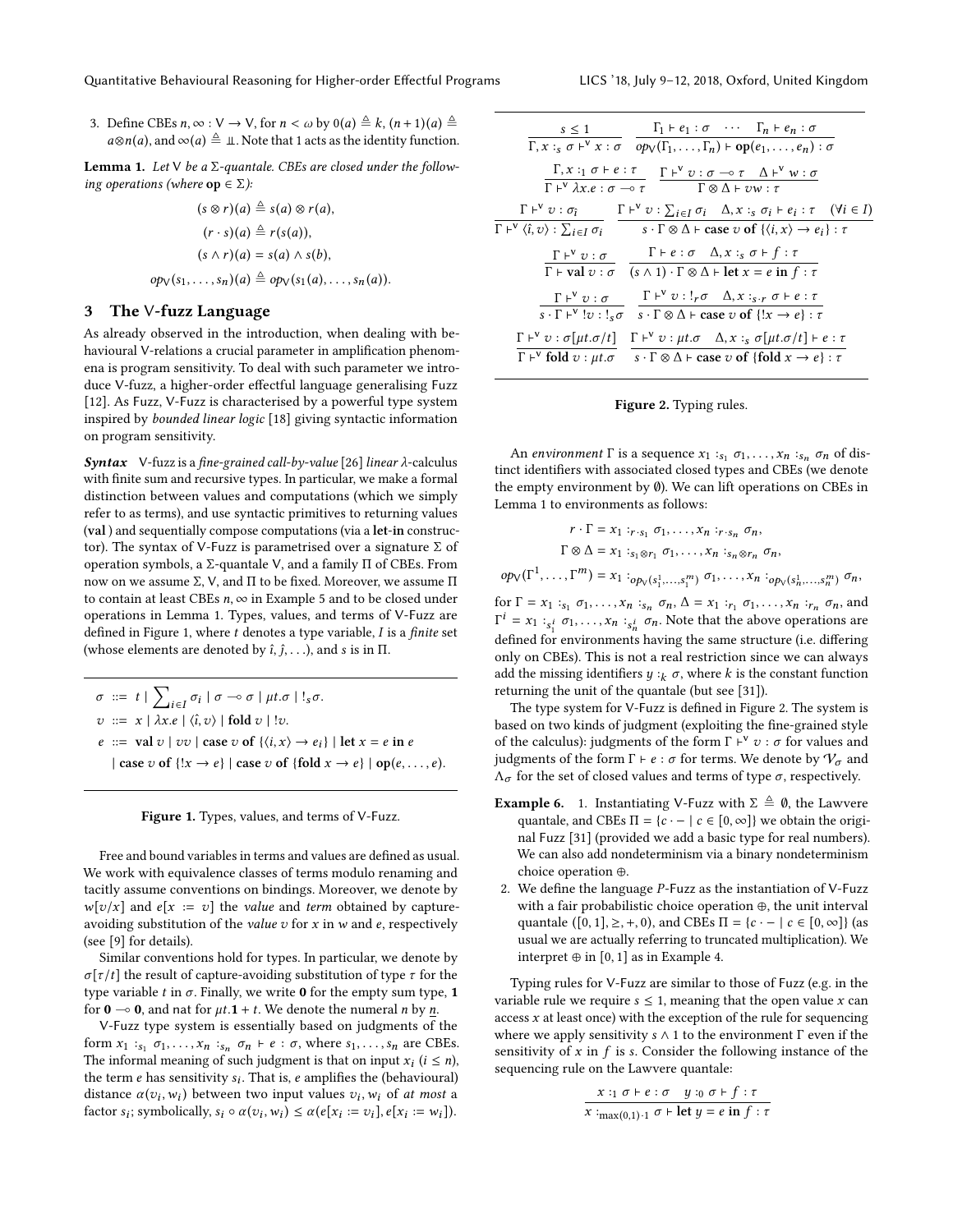$$
|e|_0^{\sigma} \triangleq \bot \gamma_{\sigma}
$$
  
\n
$$
|\text{val } v|_{n+1}^{\sigma} \triangleq \eta \gamma_{\sigma}(v)
$$
  
\n
$$
|(\lambda x.e)v|_{n+1}^{\sigma} \triangleq |e[x := v]|_n^{\sigma}
$$
  
\n
$$
|\text{case } \langle \hat{\mathbf{i}}, v \rangle \text{ of } \{ \langle \mathbf{i}, x \rangle \rightarrow e_i \} |_{n+1}^{\sigma} \triangleq |e_i[x := v]|_n^{\sigma}
$$
  
\n
$$
|\text{case } \{ \text{fold } v \} \text{ of } \{ \text{fold } x \rightarrow e \} |_{n+1}^{\sigma} \triangleq |e[x := v]|_n^{\sigma}
$$
  
\n
$$
|\text{case } !v \text{ of } \{ !x \rightarrow e \} |_{n+1}^{\sigma} \triangleq |e[x := v]|_n^{\sigma}
$$
  
\n
$$
|\text{let } x = e \text{ in } f|_{n+1}^{\sigma} \triangleq (|f[x := -]|_n^{\tau} \sigma)^* |e|_n^{\tau}
$$
  
\n
$$
|\text{op}(e_1, \ldots, e_k)|_{n+1}^{\sigma} \triangleq \text{op}_{\mathcal{V}_{\sigma}} (|e_1|_n^{\sigma}, \ldots, |e_k|_n^{\sigma})
$$

Figure 3. Approximation evaluation semantics.

 $\overline{a}$ 

where  $f$  is a closed term of type  $\tau$  and thus we can assume it to have sensitivity 0 on all variables. According to our informal intuition,  $e$  has sensitivity 1 on input  $x$ , meaning that  $(i)$   $e$  can possibly detect (behavioural) differences between input values  $v, w$ , and (ii) <sup>e</sup> cannot amplify their behavioural distance of a factor bigger than 1. Formally, point  $(ii)$  states that we have the inequality  $\alpha(v,w) \geq \alpha(e[x := v], e[x := w]),$  where  $\alpha$  denotes a suitable behavioural [0, 1]-relation. On the contrary, f is closed term and thus has sensitivity 0 on any input, meaning that it cannot detect any observable difference between input values. In particular, for all values v, w we have  $\alpha(f[y := v], f[y := w]) = \alpha(f, f) = 0$ (provided that  $\alpha$  is reflexive). Replacing max(0, 1) with 0 in the above rule (i.e. s  $\land$  1 with s in the general case) would allow to infer the judgment  $x :_0 \sigma \vdash \text{let } y = e \text{ in } f : \tau$ , and thus to conclude  $\alpha$ (let  $y = e[x := v]$  in f, let  $y = e[x := w]$  in f) = 0. The latter equality is unsound as evaluating let  $y = e[x := v]$  in f (resp. let  $y = e[x := w]$  in f) requires to first evaluate  $e[x := v]$  (resp.  $e[x := w]$ ) thus making observable differences between v and w detectable (see also Section 5 for a formal explanation).

**Example 7.** For every type  $\sigma$  we have the term I defined as **val** (λx.val x) of type  $σ$  →  $σ$  as well as the purely divergent term  $\Omega\triangleq\omega!({\hbox{fold }\omega})$  of type  $\sigma,$  where  $\omega\in\Lambda_{!_\infty(\mu t.!_\infty t-\circ\sigma)-\circ\sigma}$  is defined as  $\lambda x$  case x of  $\{y \rightarrow \text{case } y \text{ of } \{\text{fold } z \rightarrow z \mid (\text{fold } z)\}\}.$ 

Operational Semantics We give V-Fuzz monadic operational (notably evaluation) semantics in the style of [9]. Let  $\mathbb{T} = \langle T, \eta, -^* \rangle$ be a Σ-continuous monad. Operational semantics is defined by means of an evaluation function  $|-|^\sigma$  indexed over closed types, associating to any term in  $\Lambda_{\sigma}$  a monadic value in  $T\mathcal{V}_{\sigma}$ . The evaluation function  $|-|^\sigma$  is itself defined by means of the family of functions { $|-|_{n}^{\sigma}|_{n<\omega}$  defined in Figure 3. Indeed  $|-|_{n}^{\sigma}|$  is a function<br>from  $\Omega$  to  $T\Omega$ from  $V_{\sigma}$  to  $T\ddot{V}_{\sigma}$ .

Let us expand on the definition of  $|\text{let } x = e \text{ in } f|_{n+1}^{\sigma}$ . Since Let us expand on the derivation of  $\left| \det x \right| = e$  in  $f \mid_{n+1}$ , since<br>let  $x = e$  in  $f \in \Lambda_{\sigma}$ , there must be derivable judgments  $\emptyset \vdash e : \tau$ and  $x :_{s} \tau \vdash f : \sigma$ . As a consequence, for any  $v \in \mathcal{V}_{\tau}$ , we have  $|f[x := v]|_n^{\sigma} \in TV_{\sigma}$ . This induces a function  $|f[x := -]|_n^{\tau, \sigma}$  from  $V_{\sigma}$  to  $TV_{\sigma}$ , whose Kleisli extension can be applied to  $|e|^{\tau} \in TV_{\sigma}$ .  $V_{\tau}$  to  $T V_{\sigma}$  whose Kleisli extension can be applied to  $|e|_{h}^{\tau} \in T V_{\tau}$ .<br>Finally it is easy to see that  $(|e|_{v})_{v \in \mathbb{R}}$  forms an  $\omega$ -chain in  $T V_{\tau}$ .

Finally, it is easy to see that  $(|e|_n)_{n<\omega}$  forms an  $\omega$ -chain in  $T\mathcal{V}_\sigma$ , so that we can define  $| - |^{\sigma} : \Lambda_{\sigma} \to TV_{\sigma}$  by  $|e|^{\sigma} \triangleq \bigsqcup_{n < \omega} |e|_n^{\sigma}$ . In order to improve readobility we often times omit type supercorrints in n order to improve readability we oftentimes omit type superscripts in  $|e|^{\sigma}$ . We also notice that because *op* is continuous and  $\mathbb T$  is  $\omega$ -cppoenriched,  $|-|^{\sigma}$  is itself continuous, meaning that we can instantiate

the equalities in Figure 3 with  $|-|^\sigma$  in place of  $|-|^\sigma_n$  (and = in place of  $\triangleq$ ).

## 4 V-relators and V-relation Lifting

In this section we generalise the abstract theory of relators [4, 37] to V-relators [19]. Informally, a V-relator for a set endofunctor  $T$  is an abstraction meant to capture the possible ways a V-relation on a set  $X$  can be (nicely) turned into a V-relation on  $TX$ ; formally, a V-relator extends T from Set to V-Rel, laxly.

**Definition 5.** For a set endofucunctor  $T$  a V-relator for  $T$  is a mapping  $(\alpha : X \rightarrow Y) \mapsto (\Gamma \alpha : TX \rightarrow TY)$  satisfying conditions (V-rel 1)-(V-rel 4). We say that Γ is conversive if it additionally satisfies condition (V-rel 5).

$$
1_{TX} \le \Gamma(1_X), \tag{V-rel 1}
$$

 $Γβ ⋅ Γα ≤ Γ(β ⋅ α),$  (V-rel 2)

$$
Tf \le \Gamma f
$$
,  $(Tf)^{\circ} \le \Gamma f^{\circ}$ ,  $(V\text{-rel 3})$ 

$$
\alpha \le \beta \implies \Gamma \alpha \le \Gamma \beta, \tag{V-rel 4}
$$

$$
\Gamma(\alpha^{\circ}) = (\Gamma \alpha)^{\circ}.
$$
 (V-rel 5)

Conditions (V-rel 1), (V-rel 2), and (V-rel 4) are rather standard. Condition (V-rel 3) states that V-relators behave in the expected way on functions. Before giving examples of V-relators it is useful to observe that the collection V-relators is closed under specific operations.

**Proposition 1.** Let  $T$ ,  $U$  be set endofunctors. Then:

- 1. If  $\Gamma$  and  $\Delta$  are V-relators for  $T$  and U, respectively, then  $\Delta \cdot \Gamma$ defined by  $(\Delta \cdot \Gamma)\alpha \triangleq \Delta \Gamma \alpha$  is a V-relator for UT.
- 2. If  ${\{\Gamma_i\}_{i\in I}}$  is a family of V-relators for T, then  $\bigwedge_{i\in I} \Gamma_i$  defined by<br> $\bigwedge_{i\in I} \Gamma_i \cong \bigwedge_{i\in I} \Gamma_i$  is a V-relator for T.  $\frac{1}{i}$ <br> $\frac{1}{i}$  $\bigwedge_{i \in I} \Gamma_i$ ) $\alpha \triangleq \bigwedge_{i \in I} \Gamma_i \alpha$  is a V-relator for T.<br> *f*  $\Gamma$  is a V relator for T, then  $\Gamma^{\circ}$  defined by
- 3. If  $\Gamma$  is a V-relator for T, then  $\Gamma^{\circ}$  defined by  $\Gamma^{\circ} \alpha \triangleq (\Gamma \alpha^{\circ})$ <br>V-relator for T  $\overline{\phantom{a}}$  $\degree$  is a V-relator for T.
- 4. For any  $\check{V}$ -relator  $\Gamma$ ,  $\Gamma \wedge \Gamma^{\circ}$  is the greatest conversive  $\check{V}$ -relator smaller than  $\Gamma$ smaller than Γ.

Example 8. Let us consider the monads in Example 1 regarded as functors.

1. For the partiality functor  $(-)_\perp$  define the V-relator  $(-)_\perp$  by:

 $\alpha_{\perp}(x,y) \triangleq \alpha(x,y), \quad \alpha_{\perp}(\perp_X, y) \triangleq k, \quad \alpha_{\perp}(x,\perp_Y) = \perp$ 

where  $x \in X, y \in Y, y \in Y_{\perp}$ , and  $\alpha : X \rightarrow Y$ . The V-relation  $\alpha_{\perp}$ generalises the usual notion of simulation for partial computations. Similarly,  $\alpha_{\perp\perp} \triangleq \alpha_{\perp} \wedge ((\alpha^{\circ})_{\perp})^{\circ}$  generalises the usual<br>notion of hisimulation for partial computation notion of bisimulation for partial computation.

- 2. For the powerset functor  $P$  define the V-relator  $H$  (called Hausdorff lifting) and its conversive counterpart  $H^s \triangleq H \wedge H^{\circ}$  by  $Ha(X, Y) \triangleq \bigwedge_{X \in X} \bigvee_{y \in Y} a(x, y)$ . If we instantiate V as the Lawvere quantale, then  $H^s$  gives the usual Hausdorff lifting of distances on a set X to distances on  $\mathcal{P}X$ , whereas for  $V = 2$ we recover the usual notion of (bi)simulation for unlabelled transition systems.
- 3. For the full distribution functor  $D$  we define a [0, 1]-relator (with respect to the unit interval quantale) using the so-called Wasserstein-Kantorovich lifting [38]. For  $\mu \in \mathcal{D}(X)$ ,  $\nu \in \mathcal{D}(Y)$ , the set  $\Omega(\mu, \nu)$  of *couplings* of  $\mu$  and  $\nu$  is the set of joint distributions  $\omega \in \mathcal{D}(X \times Y)$  such that  $\mu = \sum_{y \in Y} \omega(-, y)$  and  $y = \sum_{y \in \mathcal{N}} \omega(x - y)$  for a [0, 1]-relation  $\alpha : X \to Y$  define:  $v = \sum_{x \in X} \omega(x, -)$ . For a [0, 1]-relation  $\alpha : X \to Y$  define:

$$
W\alpha(\mu, \nu) \triangleq \inf_{\omega \in \Omega(\mu, \nu)} \sum_{x,y} \alpha(x,y) \cdot \omega(x,y).
$$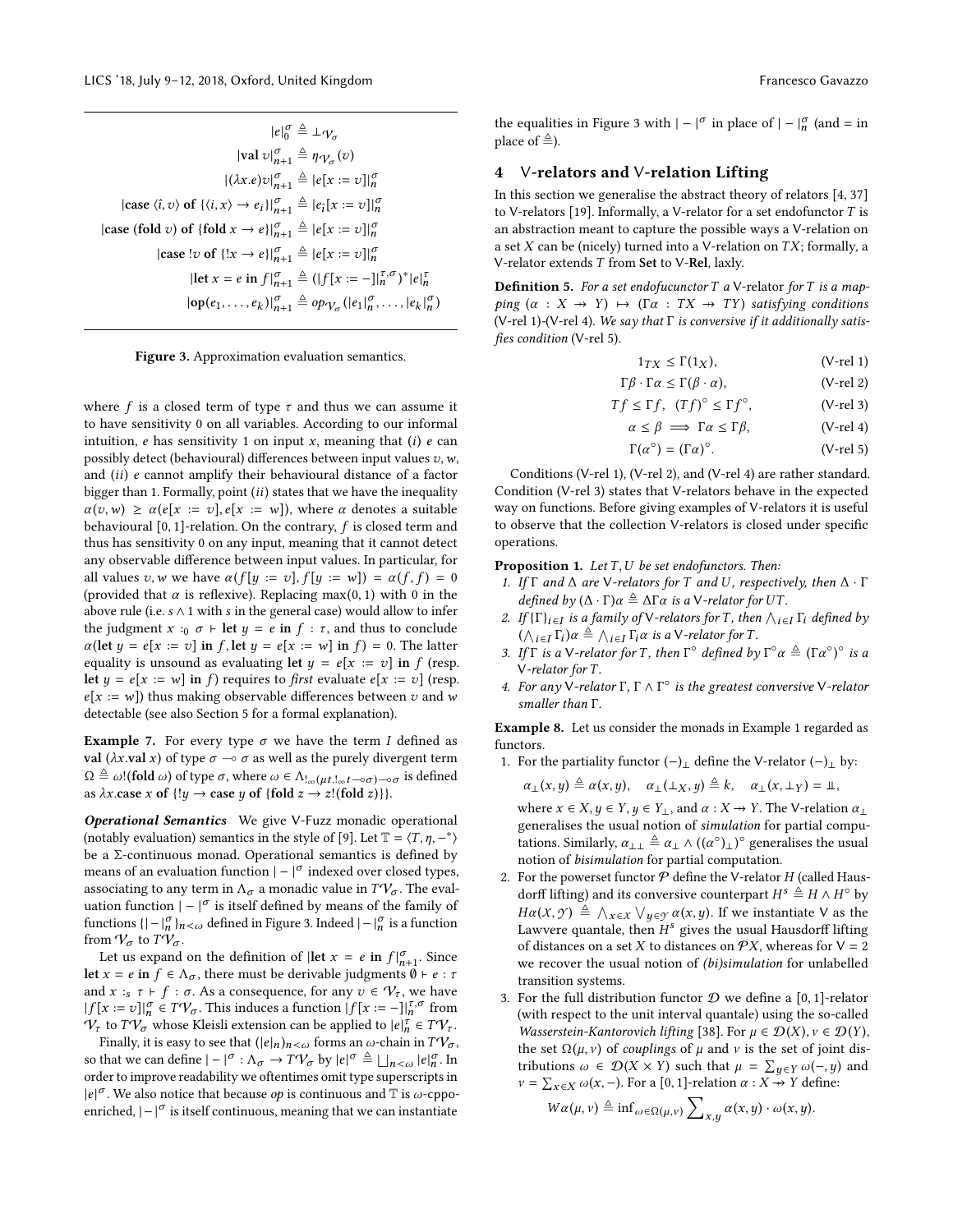$W\alpha(\mu, \nu)$  attains its infimum and has a dual characterisation.

**Proposition 2.** Let  $\mu \in \mathcal{D}(X), \nu \in \mathcal{D}(Y)$  be countable distributions and  $\alpha : X \rightarrow Y$  be a [0, 1]-relation. Then:

$$
W\alpha(\mu, \nu) = \min\{\sum_{x,y} \alpha(x,y) \cdot \omega(x,y) \mid \omega \in \Omega(\mu, \nu)\}
$$

$$
= \max\{\sum_{x} a_x \cdot \mu(x) + \sum_{y} b_y \cdot \nu(y)
$$

$$
\mid a_x + b_y \le \alpha(x,y), a_x, b_y \text{ bounded}\},\
$$

where  $a_x$ ,  $b_y$  bounded means that there exist  $\bar{a}, \bar{b} \in \mathbb{R}$  such that  $\forall x, a \leq \bar{a}$  and  $\forall y, b \leq \bar{b}$  $\forall x. a_x \leq \bar{a}$ , and  $\forall y. b_y \leq \bar{b}$ .

The above proposition is a direct consequence of the Duality Theorem for countable transportation problems [22] (Theorem 2.1 and 2.2). Using Proposition 2 we can show that W indeed defines a [0, 1]-relator (see [16]). Finally, we can compose the Wasserstein lifting W with the V-relator  $(-)$ <sub>⊥</sub> of point 1 obtaining the (non-conversive) [0, 1]-relator  $W_\perp$  for the countable subdistribution functor  $\mathcal{D}_{\leq 1}$ .

V-relators for Strong Monads In previous paragraphs we defined V-relators for functors. Since we model effects through strong monads it is natural to work with V-relators for strong monads.

**Definition 6.** Let  $\mathbb{T} = \langle T, \eta, -^* \rangle$  be a strong monad on Set, and Γ be a V-relator for T (regarded as a functor). We say that  $Γ$  is an L-continuous<sup>5</sup> V-relator for  $\mathbb T$  if it satisfies the following conditions for any CBE  $s \leq 1$ .

 $\alpha \leq \eta_{\lambda}^{\circ}$  $\int_{Y}^{\infty} \cdot \Gamma \alpha \cdot \eta_X,$  (Lax unit)  $\gamma \otimes (s \circ \alpha) \leq g^{\circ} \cdot \Gamma \beta \cdot f \implies \gamma \otimes (s \circ \Gamma \alpha) \leq (g^*)^{\circ} \cdot \Gamma \beta \cdot f^*$ ,<br>(*I*-Strong lay bit) ) (L-Strong lax bind)

The condition  $s \leq 1$  reflects the presence of  $s \wedge 1$  in the typing rule for sequencing. Also notice that by taking  $s \triangleq 1$ , conditions (Lax unit) and (L-Strong lax bind) are equivalent to requiring unit, multiplication, and strength of  $T$  to be non-expansive.

Example 9. It is easy to check that V-relators for the partiality and the powerset monads satisfy conditions in Definition 6. Using Proposition 2 it is possible to show that also the Wasserstein lifting(s) W and  $W_\perp$  do, although this is less trivial (see [16]).

Finally, if  $\mathbb T$  is  $\Sigma$ -continuous we require V-relators for  $\mathbb T$  to be compatible with the Σ-continuous structure.

**Definition 7.** Let  $\mathbb T$  be a Σ-continuous monad,  $\vee$  be a Σ-quantale, and  $\Gamma$  be a V-relator for  $\mathbb T$ . We say that  $\Gamma$  is  $\Sigma$ -compatible and inductive if the following inequalities hold:

$$
op_V(\Gamma \alpha(u_1, y_1), \dots \Gamma \alpha(u_n, y_n)) \leq \Gamma \alpha(op_X(u_1, \dots, u_n), op_Y(y_1, \dots, y_n)),
$$
  

$$
k \leq \Gamma \alpha(\perp_X, y),
$$
  

$$
\bigwedge_n \Gamma \alpha(x_n, y) \leq \Gamma \alpha(\bigsqcup_n x_n, y).
$$

for any  $\omega$ -chain  $(\chi_n)_{n \leq \omega}$  and elements  $u_1, \ldots, u_n$  in TX, elements  $y, y_1, \ldots, y_n \in TY$ , *n*-ary operation symbol  $op \in \Sigma$ , and V-relation  $\alpha: X \rightarrow Y$ .

In particular, if  $\Gamma$  is inductive and  $a \leq \Gamma \alpha(\chi_n, y)$ ) holds for any  $n < \omega$ , then  $a \leq \Gamma \alpha (\bigsqcup_{n < \omega} x_n, y)$ .

**Example 10.** Easy calculations show that  $(-)$ <sub>⊥</sub> and H are inductive and  $\Sigma$ -compatible. Using results from [38] and [5] (Lemma 5.2) it is possible to show that  $W_{\perp}$  is inductive, the relevant inequality being  $W_⊥α$ (sup<sub>n</sub> μ<sub>n</sub>, ν) ≤ sup<sub>n</sub>  $W_⊥α(μ_n, ν)$ . Proving Σ-compatibility is straightforward straightforward.

From V-relators to 2-relators Before applying the abstract theory of V-relators to V-Fuzz we show how a V-relator induces a canonical 2-relator (this will be useful in the next section). Consider the maps:

$$
\varphi : V \to 2 \qquad \psi : 2 \to V
$$
  

$$
k \mapsto \text{true}, \ a \mapsto \text{false} \quad \text{true} \to k, \ \text{false} \to \bot
$$

We immediately see that  $\varphi$  and  $\psi$  are CBFs. We associate to every V-relation  $\alpha$  its kernel 2-relation  $\varphi \circ \alpha$  and to any 2-relation  $\Re$  the V-relation  $\psi \circ \mathcal{R}$ . Similarly, we can associate to each V-relator Γ the 2-relator  $\Delta_{\Gamma} \mathcal{R} \triangleq \varphi \circ \Gamma(\psi \circ \mathcal{R})$ . Finally, we say that  $\Gamma$  is compatible with  $\varphi$  if  $\Delta_{\Gamma}(\varphi \circ \alpha) = \varphi \circ \Gamma \alpha$  holds for any  $\alpha : X \to Y$ .

**Example 11.** All V-relators in Example 8 are compatible with  $\varphi$ . Moreover, it is easy to see that  $\Delta_{\Gamma}$  coincide with standard 2-relators for (applicative) simulation [9]. For instance,  $\Delta_W \mathcal{R}(\mu, \nu)$  holds if and only if there exists a coupling  $\omega \in \Omega(\mu, \nu)$  such that  $\omega(x, y) > 0$ implies  $\mathcal{R}(x, y)$  = true, for all x, y. The latter is nothing but the usual probabilistic relation lifting via couplings [23].

## 5 Behavioural V-relations

In this section we extend the relational theory developed in e.g. [24] for higher-order functional languages to V-relations for V-Fuzz. Following [29] we refer to such relations as  $λ$ -term V-relations. Among such <sup>V</sup>-relations we define applicative Γ-similarity and bisimilarity, the generalisation of Abramsky's applicative (bi)similarity to both algebraic effects and V-relations, and prove that under suitable conditions they are both compatible. As usual we assume a signature Σ, a Σ-quantale <sup>V</sup>, a collection of CBEs Π (according to Section 3), and a  $\Sigma$ -continuous (strong) monad  $\mathbb T$  to be fixed. We also assume V-relators to satisfy all requirements given in Section 4.

- **Definition 8.** 1. A closed  $\lambda$ -term V-relation  $\alpha = (\alpha^{\wedge}, \alpha^{\vee})$  asso-<br>ciates to each closed type  $\sigma$ , hinary V-relations  $\alpha^{\vee}$ ,  $\alpha^{\wedge}$  on closed ciates to each closed type  $\sigma$ , binary V-relations  $\alpha^{\mathcal{V}}_{\sigma}$ ,  $\alpha^{\mathcal{A}}_{\sigma}$  on closed values and terms inhabiting it, respectively.
- 2. An open  $\lambda$ -term V-relation  $\alpha$  associates to each (term) sequent  $Γ$  *⊢* σ a V-relation  $Γ$  *⊢* α(-, -) : σ on terms inhabiting it, and to each value sequent  $\Gamma \vdash^{\vee} \sigma$  a V-relation  $\Gamma \vdash^{\vee} \alpha(-,-) : \sigma$  on<br>values inhabiting it. We require open l-term V-relations to be values inhabiting it. We require open λ-term V-relations to be closed under weakening, i.e. for any environment  $\Delta$  we require:

$$
(\Gamma \vdash \alpha(e, f) : \sigma) \leq (\Gamma \otimes \Delta \vdash \alpha(e, f) : \sigma),
$$
  

$$
(\Gamma \vdash^{\vee} \alpha(v, w) : \sigma) \leq (\Gamma \otimes \Delta \vdash^{\vee} \alpha(v, w) : \sigma).
$$

Since the syntactic shape of expressions determines whether we are dealing with terms or values, oftentimes we will omit superscripts from λ-term V-relations.

Both the discrete and the indiscrete V-relations are open  $\lambda$ -term V-relations. Moreover, the collection of open λ-term V-relations carries a complete lattice structure (with respect to the pointwise order). Finally, we can always extend a closed λ-term V-relation  $\alpha = (\alpha^{\Lambda}, \alpha^{\Psi})$  to an open one.

**Definition 9.** Let  $\Gamma \triangleq x_1 :_{s_1} \sigma_1, \ldots, x_n :_{s_n} \sigma_n$  be an environment.<br>For values  $\vec{a} \triangleq x_1$ ,  $\ldots$  successite  $\vec{a} \cdot \Gamma$  if for any  $i \leq n, \theta \mid Y, y_1, \ldots, y_n$ For values  $\vec{v} \triangleq v_1, \ldots, v_n$  we write  $\vec{v} : \Gamma$  if for any  $i \leq n, \emptyset \vdash^{\vee} v_i : \sigma_i$ 

<sup>&</sup>lt;sup>5</sup> Instantiating V as the Lawvere quantale, we see that condition (*L-Strong lax bind*) is requiring I inshitz continuity of multiplication and strength of  $\mathbb T$ is requiring Lipshitz continuity of multiplication and strength of T.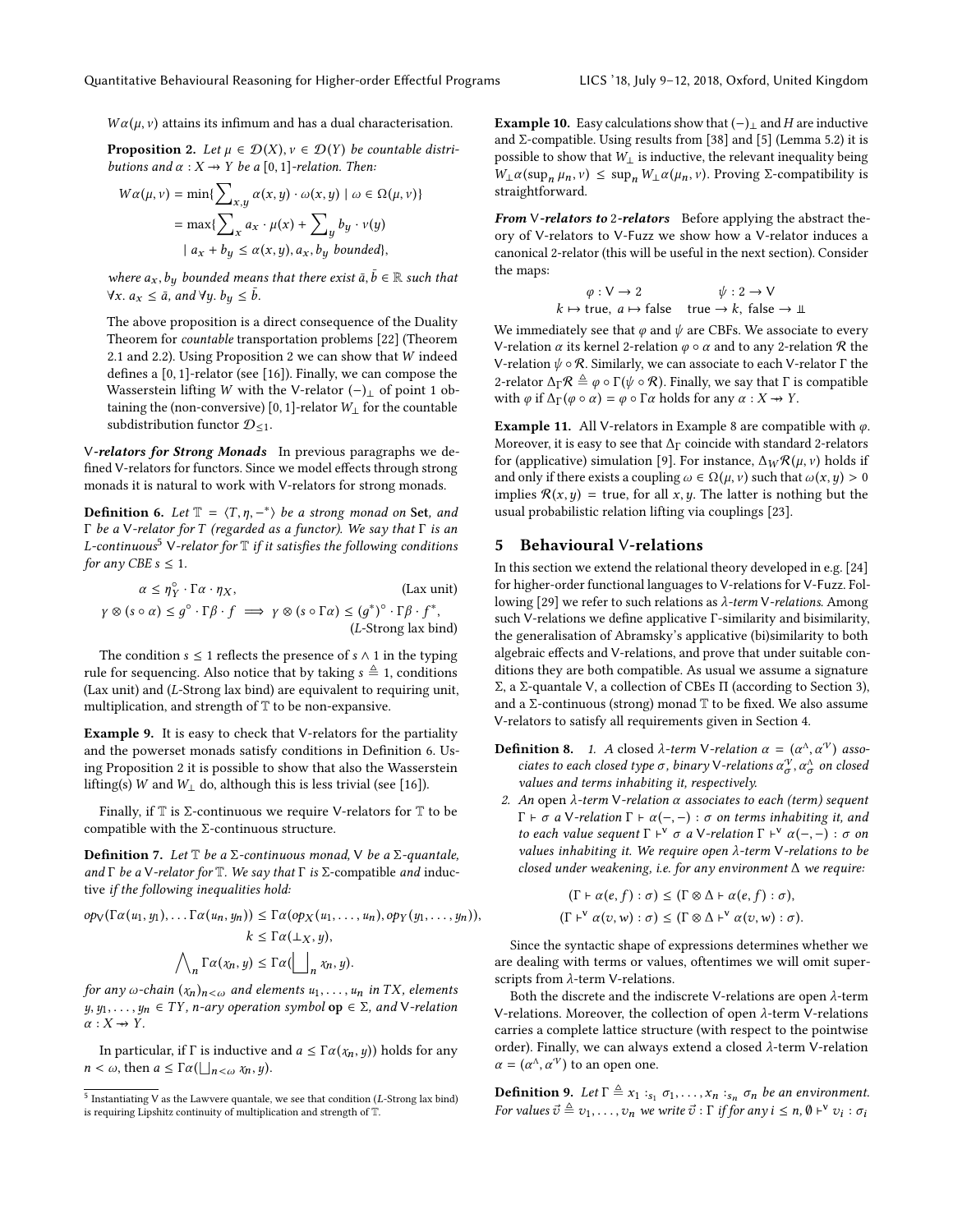holds. Given a closed  $\lambda$ -term V-relation  $\alpha = (\alpha^{\Lambda}, \alpha^{\Psi})$  we define its open extension  $\alpha^o$  as follows<sup>6</sup>:

$$
\Gamma \vdash \alpha^{o}(e, f) : \tau \triangleq \bigwedge_{\vec{v} : \Gamma} \alpha^{\wedge}_{\vec{v}}(e[\vec{x} := \vec{v}], f[\vec{x} := \vec{v}])
$$
\n
$$
\Gamma \vdash^{\vee} \alpha^{o}(v, w) : \tau \triangleq \bigwedge_{\vec{u} : \Gamma} \alpha^{\vee}_{\vec{v}}(v[\vec{u}/\vec{x}], w[\vec{u}/\vec{x}]).
$$
\n
$$
\text{and for all } \vec{v} \in \mathbb{R} \text{ such that}
$$

We now define applicative Γ-similarity.

**Definition 10.** Let  $\Gamma$  be a V-relator and  $\alpha = (\alpha^{\Lambda}, \alpha^{\Upsilon})$  be a closed  $\lambda$ -<br>term V-relation. Define the closed  $\lambda$ -term V-relation  $[\alpha] = ([\alpha]^{\Lambda}, [\alpha]^{\Upsilon})$ term V-relation. Define the closed λ-term V-relation  $[\alpha] = ([\alpha]^{\wedge}, [\alpha]^{\vee})$ <br>as follows: as follows:

$$
[\alpha]_{\sigma}^{\Lambda}(e,f) \triangleq \Gamma \alpha_{\sigma}^{\mathcal{V}}(|e|, |f|),
$$

$$
[\alpha]_{\sigma-\sigma\tau}^{\mathcal{V}}(v,w) \triangleq \bigwedge_{u \in \mathcal{V}_{\sigma}} \alpha_{\tau}^{\Lambda}(vu, wu),
$$

$$
[\alpha]_{\sum_{i \in I} \sigma_i}^{\mathcal{V}}(\langle i, v \rangle, \langle i, w \rangle) \triangleq \alpha_{\sigma_i}^{\mathcal{V}}(v,w),
$$

$$
[\alpha]_{\sum_{i \in I} \sigma_i}^{\mathcal{V}}(\langle i, v \rangle, \langle j, w \rangle) \triangleq \mathbb{I},
$$

$$
[\alpha]_{\mu t.\sigma}(\text{fold } v, \text{fold } w) \triangleq \alpha_{\sigma[\mu t.\sigma/t]}(v, w),
$$

 $[\alpha]_{s,\sigma}$   $(!v, !w) \triangleq (s \circ \alpha_{\sigma})(v, w).$ 

(notice that the definition of  $\lbrack \alpha \rbrack^\vee$  is by case analysis on  $\emptyset \vdash^{\vee} v, w : \sigma$ ). A  $\lambda$ -term V-relation  $\alpha$  is an applicative  $\Gamma$ -simulation if  $\alpha \leq [\alpha]$ .

The clause for  $\sigma \rightarrow \tau$  generalises the usual applicative clause, whereas the clause for  $!_s\sigma$  'scale'  $\alpha_{\sigma}^{\gamma}$  by s. It is easy to see that the above definition induces a map  $\alpha \mapsto [\alpha]$  on the complete lattice of closed λ-term V-relations. Moreover, such map is monotone since both Γ and CBEs are.

**Definition 11.** Define applicative Γ-similarity  $\delta$  as the greatest fixed point of  $\alpha \mapsto [\alpha]$ . That is,  $\delta$  is the greatest (closed)  $\lambda$ -term V-relation satisfying the equation  $\alpha = [\alpha]$  (such greatest solution exists by the Knaster-Tarski Theorem).

Applicative Γ-similarity comes with an associated coinduction principle: for any closed  $\lambda$ -term V-relation  $\alpha$ , if  $\alpha \leq [\alpha]$ , then  $\alpha \leq \delta$ .

Example 12. Instantiating Definition 11 with the Wasserstein lifting W⊥ we obtain the quantitative analogue of probabilistic applicative similarity [10] for P-Fuzz. In particular, for two terms  $e, f \in \Lambda_{\sigma}, \delta(e, f)$  is (for readability we omit subscripts):

$$
\min_{\omega \in \Omega(|e|,|f|)} \sum_{v,w \in \mathcal{V}} \omega(v,w) \cdot \delta^{\mathcal{V}}(v,w) + \sum_{v \in \mathcal{V}} \omega(v,\perp) \cdot \delta^{\mathcal{V}}_{\perp}(v,\perp)
$$
\n
$$
+ \sum_{w \in \mathcal{V}} \omega(\perp, w) \cdot \delta^{\mathcal{V}}_{\perp}(\perp, w) + \omega(\perp, \perp) \cdot \delta^{\mathcal{V}}_{\perp}(\perp, \perp).
$$
\nThe above formula can be simplified observing that we have

 $\delta_{\perp}^{\gamma}(\perp, \perp) = 0$ ,  $\delta_{\perp}^{\gamma}(\upsilon, \perp) = 1$ , and  $\delta_{\perp}^{\gamma}(\perp, w) = 0$  by the very definition of  $\delta$ . We immediately notice that  $\delta$  is adequate in the following tion of  $\delta_{\perp}$ . We immediately notice that  $\delta$  is adequate in the following sense: for all terms  $e,f\in \Lambda_{\sigma}$  we have the inequality

$$
\sum |e| - \sum |f| \leq \delta^{\Lambda}(e, f),
$$

where  $\sum |e|$  is the probability of convergence of  $e$ , i.e.  $\sum_{v \in \mathcal{V}} |e|(v)$ , and subtraction is actually truncated subtraction. and subtraction is actually truncated subtraction.

Let us now consider terms  $I, \Omega \in \Lambda_{\sigma-\circ\sigma}$  of Example 7. We claim that  $\delta^{\Lambda}(I, I \oplus \Omega) = \frac{1}{2}$ . By adequacy we immediately see that  $1 \le \delta^{\Lambda}(I, I \oplus \Omega)$ .  $\frac{1}{2} \leq \delta^{\Lambda}(I, I \oplus \Omega)$ . We prove  $\delta^{\Lambda}(I, I \oplus \Omega) \leq \frac{1}{2}$ . Let  $v \triangleq \lambda x$ .val x and consider the coupling  $\triangle$  defined by: consider the coupling  $\omega$  defined by:

$$
\omega(v,v) = \frac{1}{2}, \quad \omega(v,\perp) = \frac{1}{2}
$$

and zero for the rest. Indeed  $\omega$  is a coupling of |I| and  $|I \oplus \Omega|$ . Moreover, by the very definition of  $\delta$  and  $W_{\perp}$  we have:

$$
\delta^{\Lambda}(I, I \oplus \Omega) \leq \omega(v, v) \cdot \delta^{\mathcal{V}}(v, v) + \omega(v, \perp).
$$

The right hand side of the above inequality gives exactly  $\frac{1}{2}$ , provided that  $\delta^{\mathcal{V}}(v,v) = 0$ . This indeed holds in full generality.

**Proposition 3.** Applicative Γ-similarity  $\delta$  is a reflexive and transitive λ-term V-relation.

Proof sketch. The proof is by coinduction using the lax equations characterising V-relators (Definition 5) and CBEs (Definition 4).  $\square$ 

In light of Example 11 we can look at the kernel of  $\delta$  and recover well-known notions of (relational) applicative similarity (properly generalised to V-Fuzz).

**Proposition 4.** Define applicative  $\Delta_{\Gamma}$ -similarity  $\leq$  by instantiating Definition 10 with the 2-relator  $\Delta_{\Gamma}$  and replacing the clause for types of the form  $!_s\sigma$  as follows:  $!v \mathcal{R}_{!_s\sigma}$   $!w$  implies  $(\varphi \cdot s \cdot \psi) \circ \mathcal{R}_{\sigma}(v,w)$ . Then the kernel  $\varphi \circ \delta$  of  $\delta$  coincide with  $\leq$ .

Note that if  $\mathcal{R}_{\sigma}(v,w)$  holds, then so does  $(\varphi \cdot s \cdot \psi) \circ \mathcal{R}_{\sigma}(v,w)$ , but the vice-versa does not necessarily hold (take e.g  $s \triangleq 0$ ).

Finally, we introduce the notion of compatibility which captures a form of Lipshitz-continuity with respect to V-Fuzz constructors. It is useful to follow [24] and define compatibility via the notion of compatible refinement.

**Definition 12.** The compatible refinement  $\hat{\alpha}$  of an open  $\lambda$ -term V-relation  $\alpha$  is defined by:

$$
(\Gamma \vdash \hat{\alpha}(e, f) : \sigma) \triangleq \bigvee \{a \mid \Gamma \models a \leq \hat{\alpha}(e, f) : \sigma\},
$$
  

$$
(\Gamma \vdash^{\vee} \hat{\alpha}(v, w) : \sigma) \triangleq \bigvee \{a \mid \Gamma \models^{\vee} a \leq \hat{\alpha}(v, w) : \sigma\},
$$

where judgments  $\Gamma \models a \leq \hat{\alpha}(e, f) : \sigma$  and  $\Gamma \models^{\vee} a \leq \hat{\alpha}(v, w) : \sigma$  are<br>inductively defined for  $a \in V$ ,  $\Gamma \models e$ ,  $f : \sigma$ , and  $\Gamma \models^{\vee} a$ ,  $w : \sigma$  by rules inductively defined for  $a \in V$ ,  $\Gamma \vdash e$ ,  $f : \sigma$ , and  $\Gamma \vdash^{\vee} v$ , w :  $\sigma$  by rules<br>in Figure 4. We say that α is compatible if  $\hat{\alpha} < \alpha$ in Figure 4. We say that  $\alpha$  is compatible if  $\hat{\alpha} \leq \alpha$ .

It is easy to see that if  $\alpha$  is compatible, then we indeed have the desired inequalities. For instance, compatibility implies:

$$
(s \wedge 1) \circ (\Gamma \vdash \alpha(e, e') : \sigma) \otimes (\Delta, x :_{s} \sigma \vdash \alpha(f, f') : \tau)
$$
  
 
$$
\leq (s \wedge 1) \cdot \Gamma \otimes \Delta \vdash \alpha(\text{let } x = e \text{ in } f, \text{let } x = e' \text{ in } f') : \tau
$$

Notice that the presence of  $s \wedge 1$ , instead of  $s$ , ensures that for terms like  $e \triangleq \text{let } x = I$  in 0 and  $e' \triangleq \text{let } x = \Omega$  in 0, the distance  $\alpha(e, e')$ <br>is determined before sequencing (which contures the idea that a is determined before sequencing (which captures the idea that although 0 will not 'use' any input, I and  $Ω$  will be still evaluated, thus producing observable differences between e and e'). In fact, if we replace s  $\wedge$  1 with s, then by taking  $s \triangleq 0$  compatibility would imply  $\alpha(e, e') = k$ , which is clearly unsound.

Howe's Method To prove compatibility of applicative Γ-similarity we design a generalisition of the so-called Howe's method [20] combining and extending ideas from [7] and [9].

**Definition 13.** The Howe's extension  $\alpha^H$  of an open  $\lambda$ -term Vrelation  $\alpha$  is defined as the least solution to the equation  $\beta = \alpha \cdot \hat{\beta}$ .

It is easy to see that compatible refinement  $\hat{−}$  is monotone, and thus so is the map  $\Phi_{\alpha}$  defined by  $\Phi_{\alpha}(\beta) \triangleq \alpha \cdot \hat{\beta}$ . As a consequence, we can define  $\alpha^H$  as the least fixed point of  $\Phi_{\alpha}$ . Since open extension  $-\alpha$  is monotone as well, we can define the Howe's extension of a  $−<sup>o</sup>$  is monotone as well, we can define the Howe's extension of a closed  $\lambda$ -term V-relation  $\alpha$  as  $(\alpha^0)^H$ .

 $^6\mathrm{The}$  superscript is the letter 'o' (for open), and should not be confused with  $\circ$  which we use for the map –° sending a V-relation to its dual.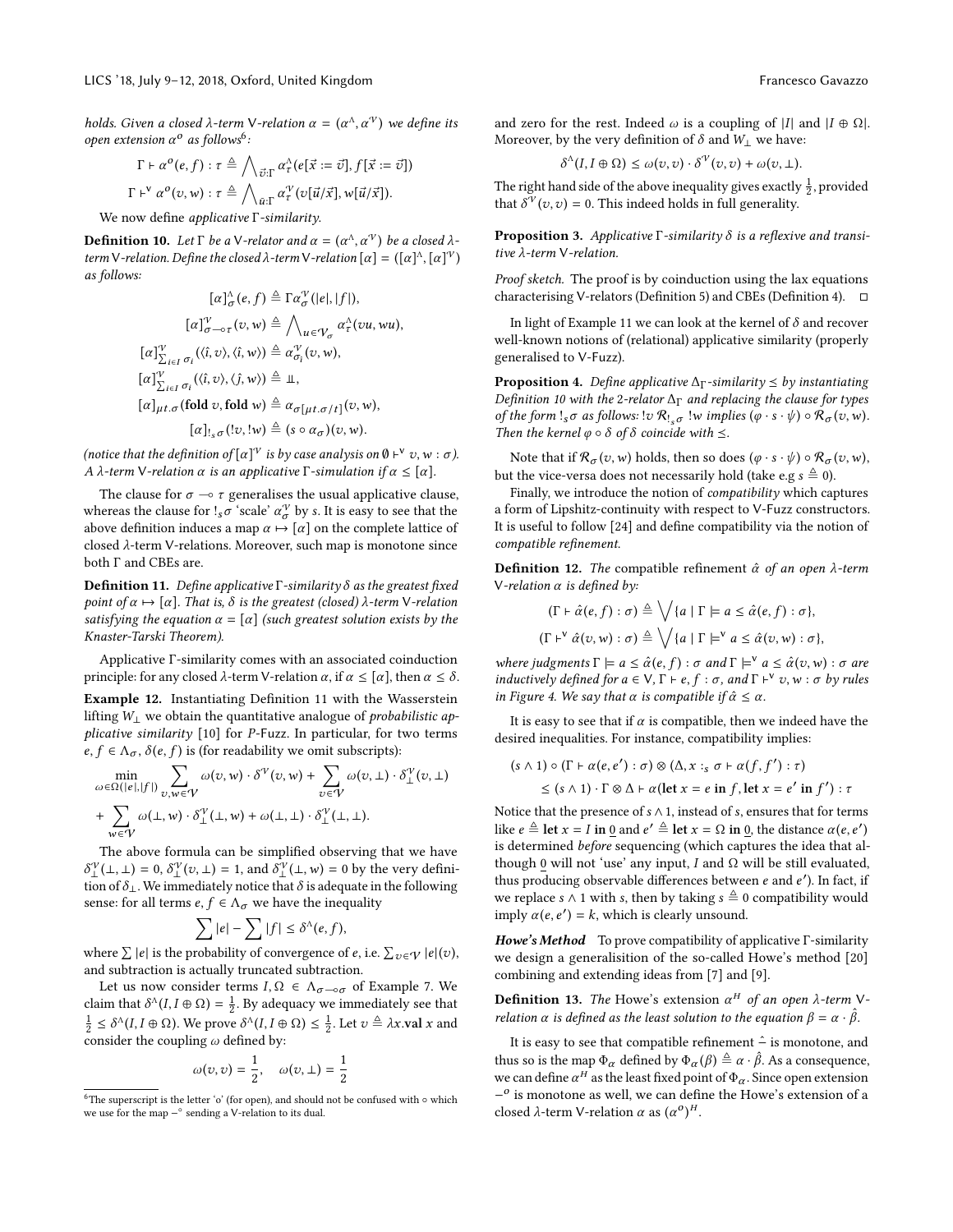|                                                                                                                                         | $a_1 \leq \Gamma_1 \vdash \alpha(e_1, f_1) : \sigma \quad \cdots \quad a_n \leq \Gamma_n \vdash \alpha(e_n, f_n) : \sigma$                                                                                                                                                                                         |
|-----------------------------------------------------------------------------------------------------------------------------------------|--------------------------------------------------------------------------------------------------------------------------------------------------------------------------------------------------------------------------------------------------------------------------------------------------------------------|
| $\Gamma, x :_{s} \sigma \models k \leq \hat{\alpha}(x, x) : \sigma$                                                                     | $op_V(\Gamma_1,\ldots,\Gamma_n) \models op_V(a_1,\ldots,a_n) \leq \hat{\alpha}(\text{op}(e_1,\ldots,e_n),\text{op}(e_1,\ldots,e_n)) : \sigma$                                                                                                                                                                      |
| $a \leq \Gamma, x :_1 \sigma \vdash \alpha(e, f) : \tau$                                                                                | $a \leq \Gamma$ + $\alpha$ $(v, v')$ : $\sigma$ $\sim$ $\tau$ $b \leq \Delta$ + $\alpha$ $(w, w')$ : $\sigma$                                                                                                                                                                                                      |
| $\Gamma \models^{\vee} a \leq \hat{\alpha}(\lambda x.e, \lambda x.f): \sigma \multimap \tau$                                            | $\Gamma \otimes \Delta \models a \otimes b \leq \hat{\alpha}(vw, v'w'): \tau$                                                                                                                                                                                                                                      |
| $a \leq \Gamma$ + $\alpha(v, w)$ : $\sigma_{\hat{i}}$                                                                                   | $a \leq \Gamma$ + $\alpha(\langle \hat{i}, v \rangle, \langle \hat{i}, w \rangle)$ : $\sum_{i \in I} \sigma_i$ $b_i \leq \Delta, x :_{s_i} \sigma_i \vdash \leq \alpha(e_i, f_i)$ : $\tau$ $(\forall i \in I)$                                                                                                     |
| $\Gamma \models^{\vee} a \leq \hat{\alpha}(\langle \hat{\imath}, v \rangle, \langle \hat{\imath}, w \rangle) : \sum_{i \in I} \sigma_i$ | $s \cdot \Gamma \otimes \Delta \models s(a) \otimes b_i \leq \hat{\alpha}(\text{case } \langle \hat{\imath}, v \rangle \text{ of } \{ \langle \hat{\imath}, x \rangle \rightarrow e_i \}, \text{case } \langle \hat{\imath}, w \rangle \text{ of } \{ \langle \hat{\imath}, x \rangle \rightarrow f_i \} ) : \tau$ |
| $a \leq \Gamma \vdash^{\vee} \alpha(v,w) : \sigma$                                                                                      | $a \leq \Gamma \vdash \alpha(e, e') : \sigma \quad b \leq \Delta, x :_{s} \sigma \vdash \alpha(f', f') : \tau$                                                                                                                                                                                                     |
| $\Gamma \models a \leq \hat{\alpha}$ (val v, val w) : $\sigma$                                                                          | $(s \wedge 1) \cdot \Gamma \otimes \Delta \models (s \wedge 1)(a) \otimes b \leq \hat{\alpha}$ (let $x = e$ in f, let $x = e'$ in $f'$ ) : $\tau$                                                                                                                                                                  |
| $a \leq \Gamma \models \alpha(v, w) : \sigma$                                                                                           | $a \leq \Gamma$ + $\alpha$ $(v, w)$ : $!_r \sigma$ $b \leq \Delta$ , $x :_{s,r} \sigma$ + $\alpha$ $(e, f) : \tau$                                                                                                                                                                                                 |
| $s \cdot \Gamma \models^{\vee} s(a) \leq \alpha(!v, !w) : !_s \sigma$                                                                   | $s \cdot \Gamma \otimes \Delta \models s(a) \otimes b \leq \hat{\alpha}$ (case v of $\{!x \rightarrow e\}$ , case w of $\{!x \rightarrow f\}$ ) : $\tau$                                                                                                                                                           |
| $a\Gamma \vdash^{\vee} \alpha(v,w) : \sigma[\mu t.\sigma/t]$                                                                            | $a \leq \Gamma$ + $\alpha(v, w)$ : $\mu t. \sigma$ $b \leq \Delta$ , $x :_{s} \sigma[\mu t. \sigma/t]$ + $b \leq \alpha(e, f)$ : $\tau$                                                                                                                                                                            |
| $\Gamma \models^{\vee} a \leq \hat{\alpha}$ (fold v, fold w) : $\mu t.\sigma$                                                           | $s \cdot \Gamma \otimes \Delta \models s(a) \otimes b \leq \hat{\alpha}$ (case v of {fold $x \rightarrow e$ }, case w of {fold $x \rightarrow f$ }) : $\tau$                                                                                                                                                       |

Figure 4. Compatible refinement.

The Howe's extension of an open  $\lambda$ -term V-preorder  $\alpha$  is compatible and bigger than  $\alpha$ . In particular, Proposition 3 implies that  $(\delta^o)^H$  is compatible and bigger than  $\delta^o$ . Moreover, Howe's exten-<br>sion enjoys another remarkable property, namely substitutivity ) sion enjoys another remarkable property, namely substitutivity.

**Definition 14.** An open  $λ$ -term V-relation  $α$  is value substitutive if for all well-typed values  $\Gamma$ ,  $x :_{s} \sigma \vdash^{v} v$ ,  $w : \tau$ ,  $\emptyset \vdash^{v} u : \sigma$ , and terms Γ,  $x :_{s} \sigma \vdash e, f : \tau$  we have:

 $(\Gamma, x :_{s} \sigma \vdash^{V} \alpha(v, w) : \tau) \leq (\Gamma \vdash \alpha(v[u/x], w[u/x]) : \tau),$  $(\Gamma, x :_{s} \sigma \vdash \alpha(e, f) : \tau) \leq (\Gamma \vdash \alpha(e[x := u], f[x := u]) : \tau).$ 

**Lemma 2** (Substitutivity). Let α be a value substitutive  $λ$ -term Vpreorder. For all values,  $\Gamma$ ,  $x :_{S} \sigma \vdash^{V} u$ ,  $z : \tau$  and  $\emptyset \vdash v$ ,  $w : \sigma$ , and  $t$  arrow  $\Gamma$ ,  $x : \sigma \vdash a$ ,  $f : \tau$ , let  $a \triangleq \emptyset \vdash^{V} \sigma^{H}(a, w) : \tau$ . Then: terms  $\Gamma$ ,  $x :_{s} \sigma \vdash e$ ,  $f : \tau$ , let  $\underline{a} \triangleq \emptyset \vdash^{v} \alpha^{H}(v,w) : \sigma$ . Then:  $(\Gamma, x :_{s} \sigma \vdash^{V} \alpha^{H}(u, z) : \tau) \otimes s(\underline{a}) \leq \Gamma \vdash^{V} \alpha^{H}(u[v/x], z[w/x]) : \tau,$ 

$$
(\Gamma, x :_{s} \sigma \vdash \alpha^{H}(e, f) : \tau) \otimes s(\underline{a}) \leq \Gamma \vdash \alpha^{H}(e[x := v], f[x := w]) : \tau.
$$

Notice that the open extension of any closed λ-term V-relation is value-substitutive. We can finally state the so-called Key Lemma.

**Lemma 3** (Key Lemma). Let α be a reflexive and transitive applicative  $\Gamma$ -simulation. Then the Howe's extension of  $\alpha$  restricted to closed terms/values in an applicative Γ-simulation.

Proof sketch. The proof is non-trivial and due to space constraints it cannot be included here. A detailed account is given in [16]. Let us write  $\alpha^H$  for the Howe's extension of  $\alpha$  restricted to closed terms/values. By induction on *n* one shows that for any  $n \geq 0$ ,  $(\alpha^H)_\alpha^{\alpha} (e, f) \leq \Gamma(\alpha^H)_\alpha^{\alpha} (|e|_n, |f|)$  holds for all terms  $e, f \in \Lambda_\alpha$ .<br>Since  $\Gamma$  is inductive, the above inequality indeed gives the thesis  $(\alpha^{-1}\bar{\sigma}(\epsilon, f) \leq 1(\alpha^{-1}\bar{\sigma}(\epsilon | n, |f|))$  not for all terms  $\epsilon, f \in \Lambda_{\sigma}$ .<br>Since  $\Gamma$  is inductive, the above inequality indeed gives the thesis. The base case follows again by inductivity of Γ, whereas the inductive step requires a case analysis on the structure of e. The crucial case is sequencing, where we rely on condition (L-Strong lax bind).  $\Box$ 

From the Key Lemma it directly follows our main result.

Theorem 4 (Compatibility). Applicative Γ-similarity is compatible. Corollary 1 (Metric Preservation (cf. [12])). For any environment  $\Gamma \triangleq x_1 :_{s_1} \sigma, \ldots, x_n :_{s_n} \sigma,$  values  $\bar{\upsilon}, \bar{w} : \Gamma,$  and  $\Gamma \vdash e : \sigma$  we have:  $s_1 \circ \delta^{\mathcal{V}}_{\sigma_1}(v_1, w_1) \otimes \cdots \otimes s_n \circ \delta^{\mathcal{V}}_{\sigma_n}(v_n, w_n) \leq \delta^{\mathcal{A}}_{\sigma} (e[\vec{x} := \vec{v}], e[\vec{x} := \vec{w}]).$ σn

Applicative Γ-bisimilarity In this last paragraph we define applicative Γ-bisimilarity and show that under suitable conditions on CBEs and operations we obtain a compatible behavioural pseudometric. Such conditions are stricter than those necessary to prove compatibility of applicative Γ-similarity. Nevertheless, easy calculations show that they are met by all concrete examples we have considered in this paper.

In the rest of this paragraph we assume CBEs to be monotone monoid (homo)morphisms, i.e. we modify Definition 4 requiring the equalities  $h(k) = \ell$  and  $h(a \otimes b) = h(a) \otimes h(b)$  to hold. We also assume operations  $op<sub>V</sub>$  to be quantale (homo)morphism, i.e. to preserves unit, multiplication, and joins. In light of Example 8 we give the following definition.

Definition 15. Recall Proposition 1. Define applicative <sup>Γ</sup>-bisimilarity  $\gamma$  as applicative  $(\Gamma \wedge \Gamma^{\circ})$ -similarity.

Proposition 3 implies that  $\gamma$  is reflexive and transitive. Moreover, if CBEs preserve binary meet (a condition satisfied by all our examples), i.e.  $s(a) \wedge s(b) = s(a \wedge b)$  for any CBE s in  $\Pi$ , then  $\gamma$  is also symmetric, and thus a pseudometric. Finally we observe that *γ* is the greatest  $\lambda$ -term V-relation  $\alpha$  such that both  $\alpha$  and  $\alpha$ <sup>°</sup> are applicative Γ-simulation.

Proving compatibility of  $\gamma$  is not straightforward, and requires a variation of the so-called transitive closure trick [29]. First of all we notice that we cannot apply the Key Lemma on  $\gamma$  since  $\Gamma \wedge \Gamma^{\circ}$  being conversive is in general, not inductive. To overcome this problem conversive is, in general, not inductive. To overcome this problem, we follow [35] and observe that applicative Γ-bisimilarity is the greatest symmetric applicative Γ-simulation. We can now prove that under suitable conditions on CBEs  $\gamma$  is compatible.

**Theorem 5.** Say that a CBE s is finitely continuous, if  $s \neq \infty$  implies  $s(\forall A) = \forall \{s(a) \mid a \in A\}$ , for any set  $A \subseteq V$ . Then if CBEs in  $\Pi$  are finitely continuous then  $v$  is compatible finitely continuous, then  $\gamma$  is compatible.

*Proof sketch.* See [16] for a detailed proof. By Key Lemma  $\gamma^H$  is a compatible Γ-simulation. Since CBEs are are finitely continuous the transitive closure of  $\gamma^H$  is itself a compatible symmetric Γ-simulation. We conclude compatibility of  $\gamma$  by coinduction.  $\Box$ 

Finally, we notice that all concrete CBEs considered in this work are finitely continuous. We can then rely on Theorem 5 to come